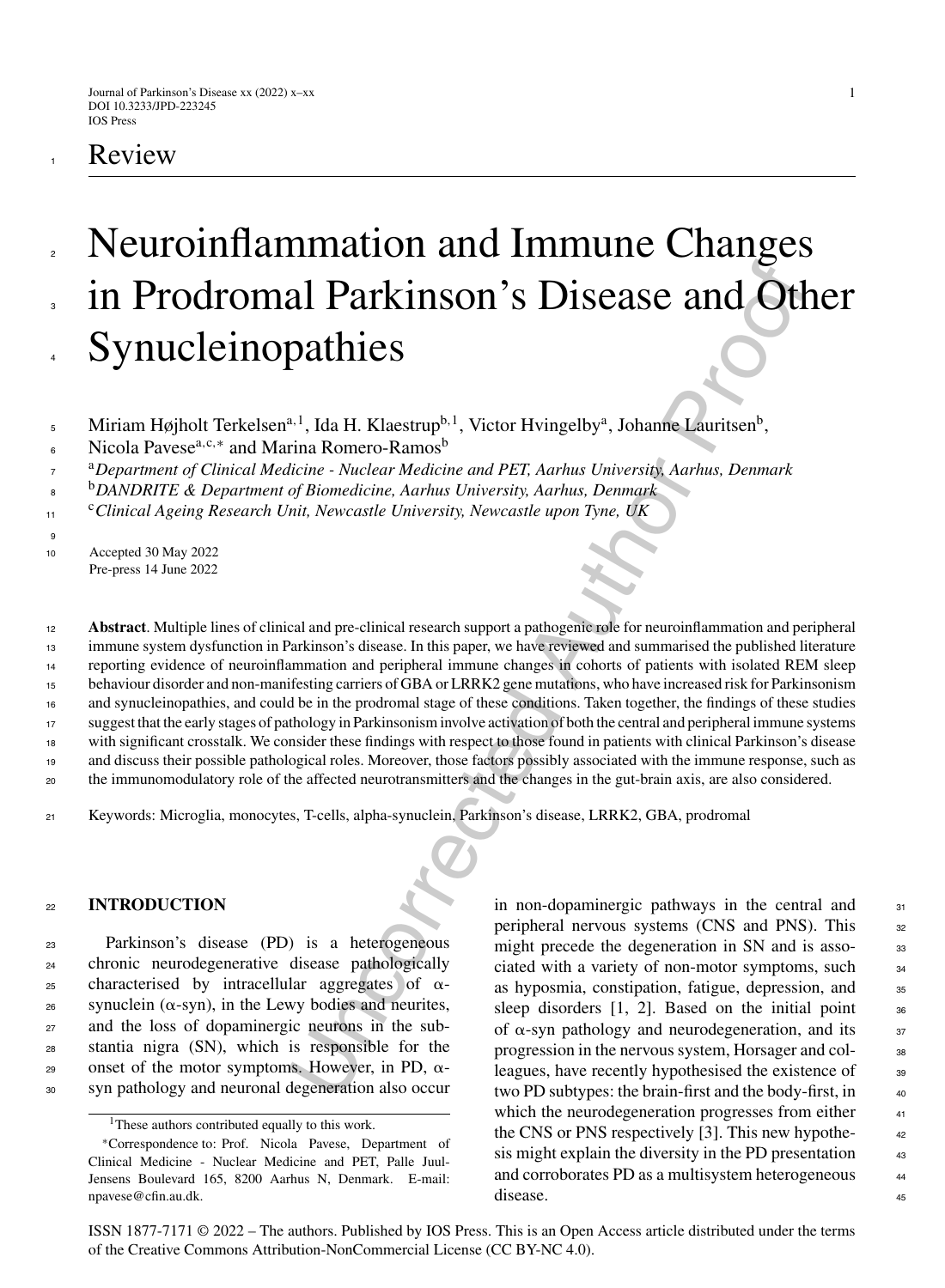Although most PD cases are idiopathic (iPD), a 47 small percentage of patients have genetic forms with several loci associated with PD [4]. Among these rare mutations, those in the leucine-rich repeat kinase 2 gene (*LRRK2*) or heterozygous mutations in the glucocerebrosidase gene (*GBA*) are the most com- monly found. Within all these different PD-types, several common pathological mechanisms have been implicated, including defective protein clearance, mitochondrial dysfunction, and neuroinflammation [5–8]. Over the last 20 years, there has been a rapid growth in our knowledge of the role of neuroin- flammation and peripheral immune changes in the pathophysiology of PD. Postmortem examinations and *in vivo* positron emission tomography (PET) studies have shown that the neurodegeneration in PD is accompanied by chronic widespread microgliosis and inflammation in the brain  $[7-10]$ . In addition, several studies support the involvement of periph- eral immune cells in the PD immune response [11] with changes in peripheral blood immune cells in living patients [12–14] and postmortem studies show- ing infiltration of T-cells and natural killer cells in  $\epsilon_{\theta}$  the patients' brains [15–17]. These immune changes have been associated with the patients' symptoms and/or with PD subtypes. Therefore, the central and peripheral immune systems are affected during PD. However, it is unclear whether the immune changes are a consequence of the initiated disease process or a causal factor. Supporting the latter, single nucleotide polymorphisms of the *HLA-DR* gene (MHCII sys- tem) have been genetically associated with PD risk [18]. Moreover, it is proposed that LRRK2—highly expressed in immune cells—has a function in the brain and peripheral immune system (see [19] for 81 further reading). Furthermore, recent research sup- $\frac{1}{282}$  ports a role for  $\alpha$ -syn within the immune system as a chemoattractant and a factor involved in the matu- ration of dendritic cells in the gut immune responses 85 [20, 21]. Therefore, immune dysregulation seems to be at the core of the disease, although it might occur in 87 parallel to the above-mentioned pathological mecha-nisms in neurons.

 Until recently, most of the studies addressing immune changes were performed in patients with established locomotor disability and, therefore, did 92 not inform about the temporal relationship between the occurrence of immune changes and the clinical motor onset and progression. A better understand- ing of the role of the immune system in PD is now emerging from several studies in patients at high-97 risk of developing PD or a related synucleinopathy,

See ditterent PD-types,<br>
mechanisms have been the datasical motor symptoms present [22]. The<br>
mechanisms have been the dassical motor symptoms present [22]. The<br>
imechanisms have been the dassical motor symptoms present [2 who could be in a prodromal (pre-motor) stage of  $\qquad$  98 the disease. The International Parkinson and Move-<br>99 ment Disorder Society (MDS) has recently proposed 100 a division of early PD into three stages: preclinical 101 PD, with neurodegenerative changes, but no clinical symptoms; prodromal PD, with symptoms not 103 meeting the diagnostic criteria; and clinical PD, with 104 the classical motor symptoms present  $[22]$ . There are  $105$ currently no definitive diagnostic criteria for prodro- <sup>106</sup> mal PD. However, for use in research settings the 107 MDS has proposed criteria for "probable prodromal 108 PD", which correspond to a likelihood of  $\geq 80\%$  that 109 a person has prodromal PD. The criteria present a 110 threshold of multiplied likelihood ratios of risk mark- <sup>111</sup> ers. Such markers have been included based on their 112 ability to predict PD onset in at least two independent prospective studies. Non-motor risk markers 114 include polysomnography-proven isolated rapid eye 115 movement sleep behaviour disorder (iRBD), hypos-<br>116 mia, constipation, excessive daytime somnolence, 117 orthostatic hypotension, erectile dysfunction, urinary 118 dysfunction, and depression [23, 24]. iRBD, a parasomnia characterized by the enactment of dreams due 120 to a lack of muscle atonia, is currently considered the 121 most important prodromal marker of PD and other 122 synucleinopathies. Additionally, individuals carrying 123 *GBA* or *LRRK2* gene mutations are also at increased 124 risk of developing PD during their lives and could be 125 in the prodromal phase of PD. In this review, we will  $126$ summarise the published literature focusing on the  $127$ investigation of immune changes in these individuals 128 who have a high risk for PD and discuss the findings  $129$ with respect to those found in patients with clinical  $130$ PD. 131

## **CENTRAL AND PERIPHERAL IMMUNE** <sup>132</sup> **CELLS** 133

Immune cells are mostly found in the bloodstream 134 and the lymphoid tissue. White blood cells con- <sup>135</sup> sist of myeloid cells including: polynuclear cells 136 (basophils, neutrophils, and eosinophils), monocytes, <sup>137</sup> and dendritic cells. These cells belong to the innate 138 immune system and are the first responders during stress or infection. In addition, blood lymphoid 140 cells include natural killer cells (also innate cells), <sup>141</sup> and T-cells and B-cells that carry the load of the 142 adaptive immunity and memory in the immune sys-<br>143 tem. The antigen-presenting cells (APC) in the innate 144 pool (mostly monocytes and dendritic cells) acti- <sup>145</sup> vate T-cells -through the MHC (HLA-DR) system, 146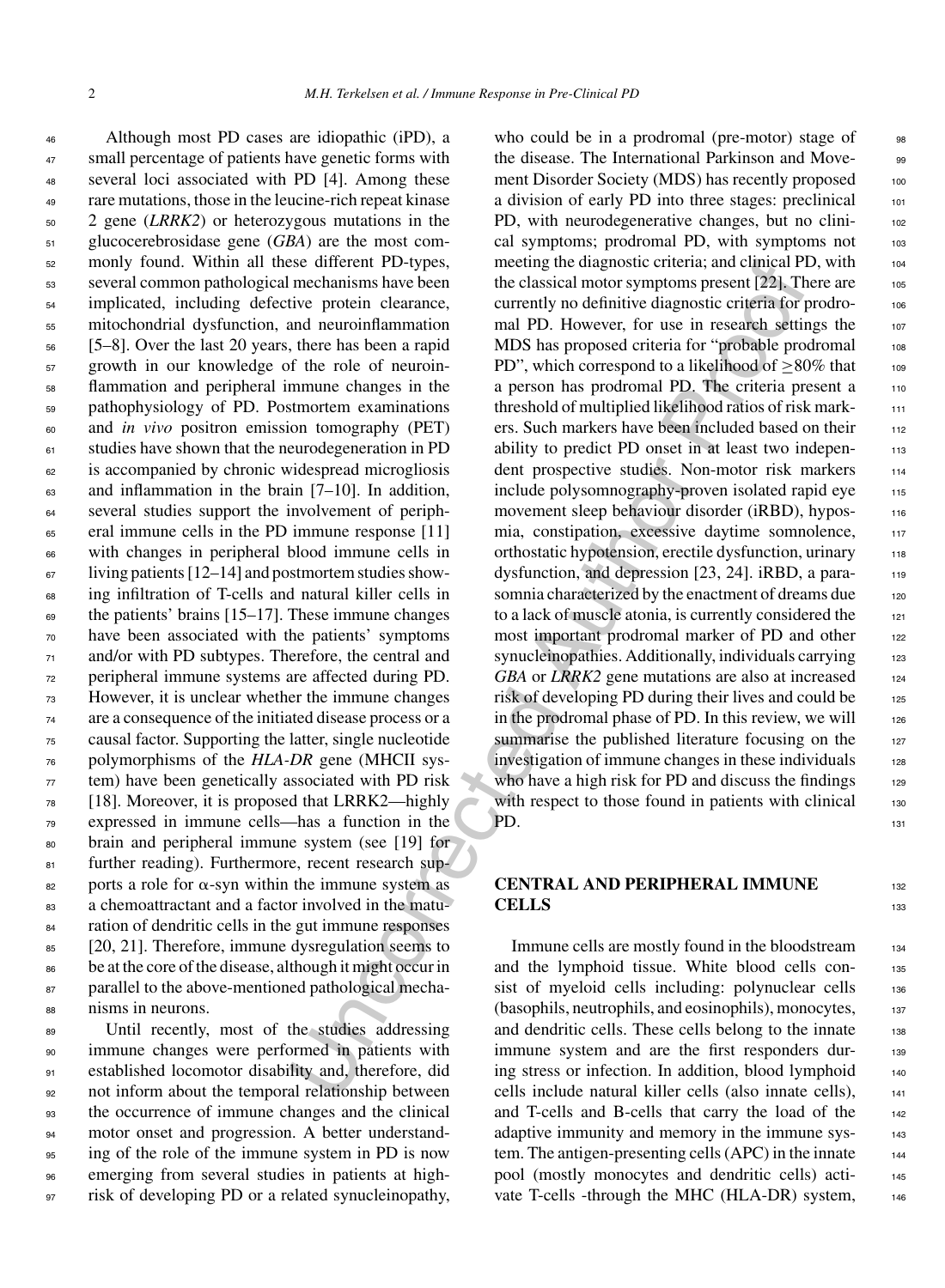response is mounted. Monocytes can infiltrate tissue and become macrophages, but, additionally, tissues possess the so-called resident macrophages, which arise from precursors of embryonic origin. Yolk sac primary erythro-myeloid progenitors—primitive macrophages—give rise to microglia [25]. While the major pool of the other tissue-resident macrophages is contributed later by foetal progenitors. Lastly, adult hematopoiesis occurs in the bone marrow.

<sup>147</sup> which in turn will activate B-cells, and a humoral

157 Microglia, the brain's resident innate immune cells (and APC), maintain homeostasis and act in a neuro- protective manner by removing unwanted synapses, dead cells, and dangerous molecules, and producing anti-inflammatory mediators to cease the inflamma- tion. They may, however, also promote inflammation by secreting and reacting to pro-inflammatory cytokines and recruiting and activating other immune cells in response to, for example, misfolded proteins or pathogen molecular patterns [26]. The presence of higher microglia activation in Alzheimer's disease patients with a slower disease progression suggests a neuroprotective function for activated microglia early in the disease [27]. Thus, it is speculated that chronic inflammation in neurodegenerative diseases results from an imbalance of the microglial activi- ties in which a bias in the pro-inflammatory effectors leads to a progression of the pathology. However, the role of microglia could also be more dynamic, and evolve with the disease; being protective at initial 177 points and later becoming detrimental.

 In PD,  $\alpha$ -syn plays a significant role not only in the neuronal dysfunction but also in the immune event, by activating innate immune cells such as microglia and monocytes/macrophages.  $\alpha$ -Syn can act as a damage- associated molecular pattern and interact with several immune receptors widely expressed in innate cells leading to inflammatory activation and antigen pre-185 sentation (MHCII expression), which in turn results in activation of adaptive immunity [28]. Accordingly, postmortem analysis associates microgliosis with 188 areas of  $\alpha$ -syn deposition and neuronal dysfunction or neurodegeneration. For example, PD brain areas 190 with  $\alpha$ -syn pathology show upregulation of HLA-DR [29, 30], the molecular pattern receptors TLR2 and TLR4 [31–33], and pro-inflammatory cytokines [34]. *In vivo* assessment of neuroinflammation is made possible by PET with radiopharmaceuticals targeting 195 biomarkers of microglial activation, such as  ${}^{11}C$ -R- PK11195 (PK), a ligand for the 18-kDa translocator protein (TSPO). TSPO is mainly localised on the outer mitochondrial membrane in microglia, but also

in other cells that partake in the neuroinflammatory 199 process such as astrocytes [35]. Its exact function is 200 still to be determined; however, it is markedly upreg- 201 ulated during microglial activation and inflammation, 202 and thus increased TSPO signal is considered a sign 203 of ongoing neuroinflammation [36]. <sup>204</sup>

## **EVIDENCE FROM RETROSPECTIVE STUDIES FOR IMMUNE CHANGES IN** 206 **PRECLINICAL PD, AND ASSOCIATION** 207 **TO FINDINGS IN ESTABLISHED PD** <sup>208</sup>

icropial (25). White the<br>
merophages are resident macrophages<br>
repeations Lamaton and the author and the members of the strength and the members of the members of the strength and the members of the members of the protocol The PD-associated immune response is not only 209 limited to changes in brain immune cells but also in 210 the periphery and involves both innate and adaptive  $211$ immune cells (Fig. 1). The early cellular periph-<br>212 eral immune response in preclinical PD has been 213 corroborated by data from several recent retrospec- <sup>214</sup> tive population studies. The lymphocyte numbers are 215 consistently found decreased in PD  $[37]$  and this  $216$ seems to occur as soon as  $10-20$  years prior to  $217$ diagnosis [38, 39], thus PD risk is associated with 218 lower lymphocyte counts. However, the number of 219 neutrophils, the most abundant innate cells in the 220 blood, is increased in PD patients and this seems 221 to occur years before diagnosis  $[39, 40]$  (Fig. 1). 222 The lower lymphocyte count and higher neutrophils 223 in prodromal and clinical PD have been also cor- <sup>224</sup> roborated in a recent study using samples from the 225 Parkinson's Progression Marker Initiative (PPMI) 226 cohort (https://www.ppmi-info.org), where higher  $_{227}$ expression of neutrophil enriched transcripts further 228 validated the increased neutrophil population  $[41]$ .  $229$ This increase was greatest during prodromal (high-<br>230 risk) PD and once elevated it remained so during the 231 disease. Accordingly, several groups have reported 232 elevated neutrophil/lymphocyte ratio (NLR) in PD 233 that correlated with symptoms or was associated with <sub>234</sub> different symptomatic presentations [42, 43]. Inter-<br>235 estingly, a significant negative correlation has been 236 reported between NLR and white matter changes in 237 areas associated with non-motor PD symptoms such 238 as cognitive performance, REM sleep, and olfaction 239 [44], suggesting that peripheral immunity is particularly relevant for non-motor symptoms.

T-cells, both CD8  $[15]$  and CD4  $[16]$ , have been  $242$ proposed as key mediators of neuronal death in PD. 243 PD patient-derived C8 T-cells show a profile suggesting a lack of immunosenescence, which could render  $245$ them more prone to a reactive pro-inflammatory 246 response  $[45, 46]$ . Interestingly, although the total  $_{247}$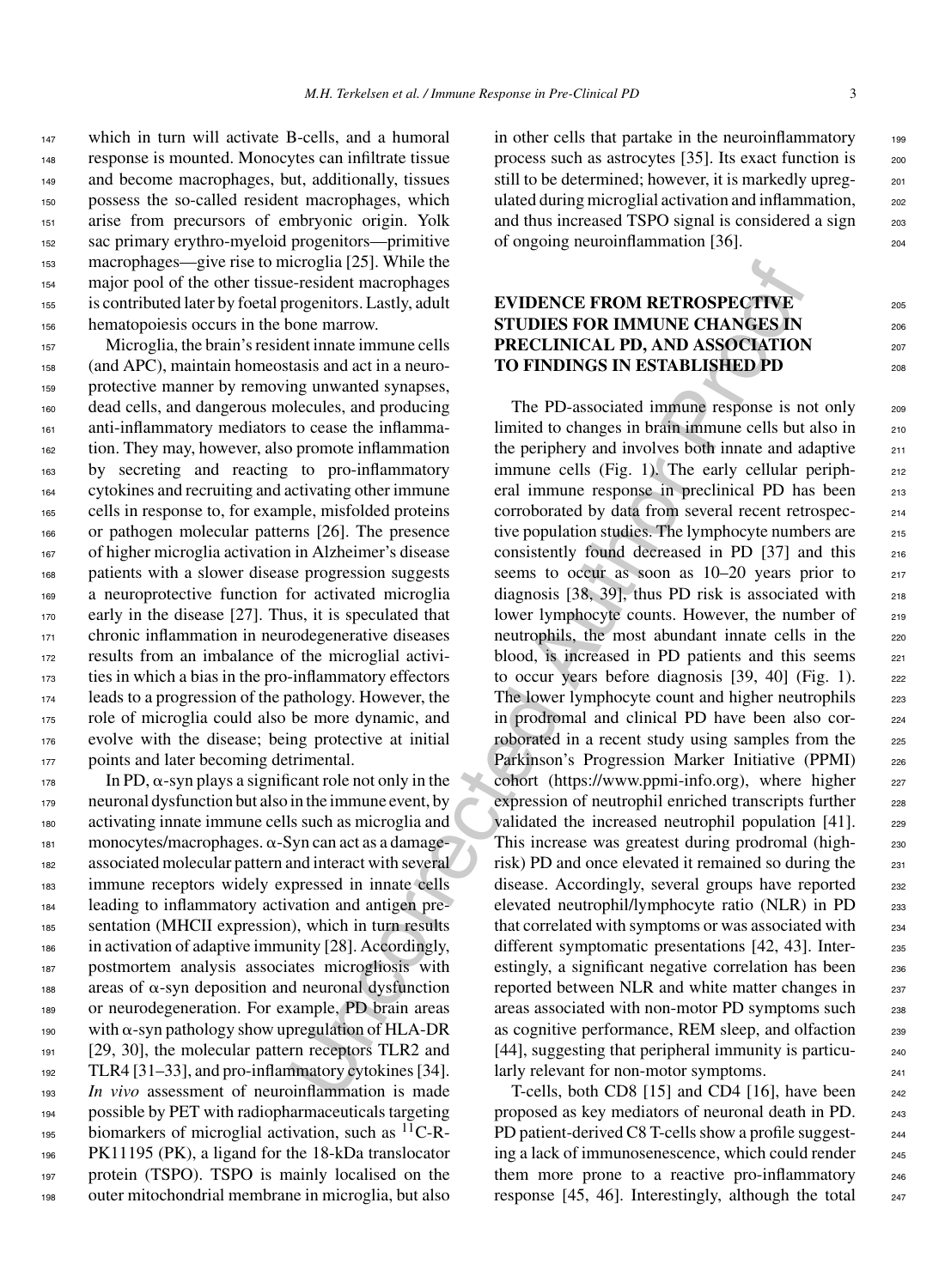

Fig. 1. Proposed landscape on immune changes in preclinical and clinical Parkinson's disease (PD). Despite some inconsistencies across studies data so far suggest the following. Based on retrospective studies and analysis in PD cohorts, the numbers of neutrophils are increased while lymphocytes are decreased years before diagnosis and remain so through the disease. Imaging studies suggest inflammation in the brain of iRBD patients and non-manifesting LRRK2 or GBA carriers, which remains at clinical PD stages. Data in serum during prodromal stages are inconsistent, with some studies suggesting the increase of pro-inflammatory cytokines that remains after diagnosis. The limited data published on iRBD patients show modified innate and adaptive cells, with classical monocytes enriched and expressing higher levels of CCR2 and CD11b, proteins associated with infiltration and transmigration. This seems to remain in iPD patients during the first few years after diagnosis. Later intermediate monocytes are increased and they show higher expression of HLA-DR, CD163. Clinical PD is also associated with increased expression of TLRs in monocytes. T-cells transcriptome is altered in  $iRBD$  patients and T-cells react to  $\alpha$ -synuclein peptides years before and after PD diagnosis, and this seems to be more relevant early in the disease. Several studies suggest a Th1 and/or Th17 bias in the T-cell population in iPD patients. Microbiota might be altered at preclinical stages, as suggested by studies in iRBD cohorts. This dysbiosis remains through disease when signs of leaky gut are observed. See the text for more details. cMos, classical monocytes; iMos, intermediate monocytes;  $\alpha$ -syn,  $\alpha$ -synuclein. Figure created with bioRender.com.

 T-cell numbers are decreased before and after PD diagnosis [47], in iPD patients, the effector CD4 T-250 cells have been reported overrepresented vs. the naive population, with groups finding a *bias* towards the pro-inflammatory Th17 [13, 48, 49] or Th1 popula- tions [13, 50]. The T-cell response seems to be more relevant in the early stage of the disease, with T- cells (CD8 and CD4) responding to  $\alpha$ -syn-derived peptides found in a preclinical case and more preva- lent in early-stage vs. late-stage PD [51, 52] (Fig. 1). PD patients have Th1 and cytotoxic CD4 T cell and terminal effector CD8 T cell populations clonally expanded by T-cell receptor (TCR)-dependent acti- vation [53]. Further supporting a T- and B-cell early involvement, auto-anti- $\alpha$ -syn antibodies seemed ele- vated particularly in early PD, decreasing with time and disease progression [54]. Thus, adaptive immune cells and humoral response at prodromal stages of PD deserve further studies.

<sup>267</sup> The decreased lymphocyte number might be <sup>268</sup> related to the reported impaired lymphoprolifera-<sup>269</sup> tive response in clinical PD [55]. This was observed together with elevated signs of oxidative stress in 270 blood cells [55], which could be a consequence of  $271$ the elevated neutrophil population, since increased 272 marker of oxidative stress, mitochondrial changes, 273 and increased NO production have been reported in 274 PD patients' neutrophils [56, 57]. However, detailed <sub>275</sub> changes in the neutrophil population in prodromal <sup>276</sup> or clinical PD remain to be studied, and few are  $277$ the groups that have addressed them. This is probably because most labs work with frozen isolated 279 peripheral blood mononuclear cells when analysing <sup>280</sup> immune cells, thus discarding granulocytes within the <sub>281</sub> process. In conclusion, these studies support strongly <sup>282</sup> early immune changes in PD years before diagnosis,  $283$ with an unbalanced innate vs. adaptive cell pool. 284

## **NEUROINFLAMMATION IN PROBABLE** <sup>285</sup> **PRODROMAL PD** 286

iRBD is strongly associated with progression <sup>287</sup> to a neurodegenerative disorder (primarily PD and <sup>288</sup>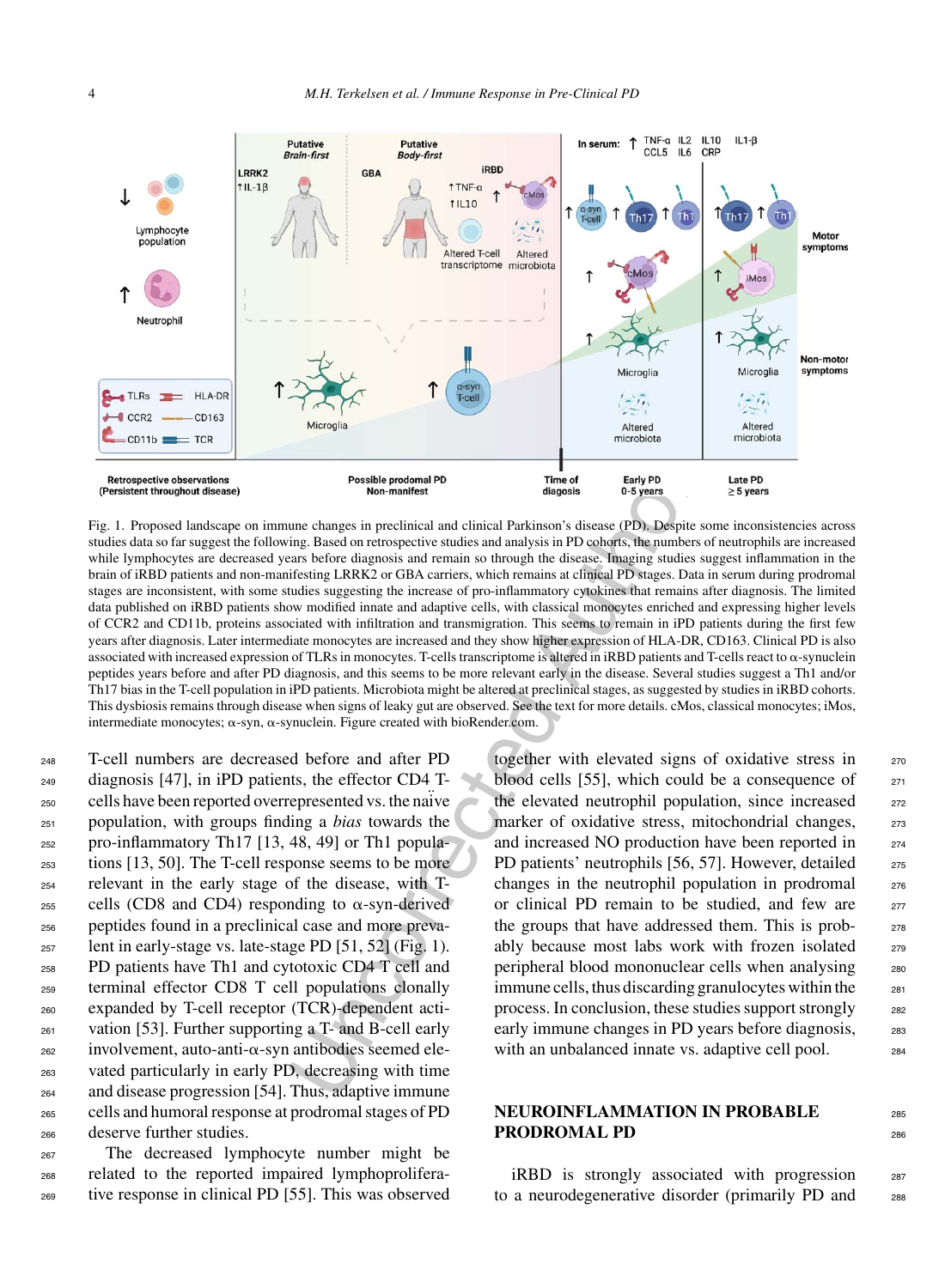dementia with Lewy bodies and less frequently mul- tiple system atrophy), which develops in 75% of the patients [23]. Imaging studies have shown that most iRBD patients show neuronal changes resem- bling parkinsonian disorders despite the lack of motor symptoms [2, 58, 59]. iRBD patients who progress to PD are likely to have a more malignant PD course with autonomic dysfunction, cognitive loss, gait problems, and mortality. Non-iRBD prodromal PD is more likely to present with tremors and thus a faster PD diagnosis [2]. Prodromal iRBD is a strong marker of the *body-first* subtype hypothesized by Borgham- mer's team, reflecting a neuropathologic brainstem predominant PD type (for further reading see [2]), a pattern that is also seen in GBA-associated PD, which shows denervation of PNS and RBD [2, 60].

 In a cohort of 20 polysomnography-confirmed iRBD patients, Stockholm et al. found signs of neu- roinflammation, as measured by PK-PET, in the SN compared to controls [58]. Smaller, however not sig- nificant, increased PK signals in the putamen and caudate nuclei were also found. A positive correlation 311 was observed between PK binding values in SN and the putamen and the (right) caudate nucleus, possibly 313 reflecting the dysfunction of somas and pre-synaptic 314 terminals in the nigrostriatal pathway. This study 315 also included <sup>18</sup>F-DOPA PET, a marker of dopamine function, that showed nigrostriatal dopaminergic dys-317 function in iRBD patients with microglial activation. However, a significant negative correlation between  $_{319}$  PK and <sup>18</sup>F-DOPA PET uptake was only found in the caudate but not in the putamen. In the same cohort of iRBD patients, using a voxel-based anal- ysis, increased PK binding was also found in the visual associative cortex of the occipital lobe [59]. Neuroinflammation in these brain areas could indi- cate early signs of cognitive changes and explain the poor performance of iRBD patients in visuospatial <sup>327</sup> testing.

 $\mu_{\text{228}}$  A longitudinal <sup>18</sup> F-DOPA PET follow-up in a sub- group of these patients showed that the severity and extent of nigrostriatal terminal dysfunction increased 331 significantly in iRBD patients over a 3-year period, and the greatest reductions were observed in subjects who had increased baseline microglial activation in their nigrostriatal structures. These findings would suggest a detrimental rather than a protective effect of neuroinflammation in the early stages of synucle-<sub>337</sub> inopathy [61]. This, however, needs to be confirmed in larger iRBD cohorts.

<sup>339</sup> Stær and colleagues reported that in iRBD patients <sup>340</sup> an increased PK binding in the substantia innominata, the major source of cholinergic input to the 341 cortex [62], was associated with cortical choliner-<br><sub>342</sub> gic dysfunction, measured by  ${}^{11}$ C-Donepezil PET  $_{343}$ [63]. Interestingly, cholinergic anti-inflammatory 344 neuroimmune function *via* the  $\alpha$ 7nChR has been  $\alpha$ 45 related to memory and cognition  $([64] \text{ see below})$ . 346 Longitudinal clinical and imaging follow-up studies 347 in iRBD patients are needed to clarify if the changes  $_{348}$ observed in this cohort contribute to the development 349 of cognitive impairment in iRBD patients and can be 350 used to predict the onset of dementia. 351

*LRRK2*-associated PD is an autosomal dominant 352 condition with a penetrance of up to  $74\%$  by  $80$  353 years of age [65]. Homozygote mutations in *GBA* 354 are the cause of the autosomal recessive disorder 355 Gaucher's disease, but, in heterozygous form, *GBA* 356 mutations are associated with autosomal dominant 357 PD with a penetrance of 30% by 80 years of age  $[66]$ . 358 Non-manifesting carriers of these mutations could 359 therefore represent a high-risk PD group. In a cohort  $360$ of 286 mutation carriers with no motor symptoms, 361 18% of *LRRK2*-carriers and 3% of *GBA*-carriers had 362 reduced tracer uptake on  $123$ I-Ioflupane dopamine 363 transporter imaging  $[67]$ . The low prevalence could  $364$ be explained by the asymptomatic state of this popu-<br><sub>365</sub>  $\ln \left[ 2 \right]$ . 366

e natigant HD course Longitudina finited and maging follow-up<br>
en maips and the second the second and maging follow-<br>
in iRBD patients are needed to clarify if the c-Response and thus a faster of cognitive implainment in There is some initial evidence suggesting that  $367$ neuroinflammation might occur in non-manifesting 368 LRRK2 and *GBA* carriers. A recent study found 369 putaminal, dopaminergic dysfunction by  ${}^{18}F$ -DOPA  ${}^{37}C$ imaging in five out of eight non-manifesting *LRRK2*. 371 Three of them had significantly raised  $PK$ -binding  $372$ bilaterally in the SN [68], suggesting neuroinflamma-<br>373 tion along with subclinical nigrostriatal dysfunction. 374 In 2021, Mullin and colleagues found a signifi-  $375$ cant increase in PK binding in the SN of nine  $376$ non-manifesting *GBA* compared to controls [69]. 377 Additionally, a voxel-based analysis also local-<br><sub>378</sub> ized increased neuroinflammation in several brain 379 regions, including the occipital and temporal lobes,  $\frac{380}{2}$ hippocampus, cerebellum, and mesencephalon. Inter-<br>381 estingly, the degree of hyposmia correlated with 382 nigral PK binding  $[69]$ . Even though these studies  $383$ have small sample sizes, they strongly indicate the  $\frac{384}{100}$ need for further investigation of neuroinflammation 385 in the premotor stage of *LRRK2*- and *GBA*-associated 386 PD. 387

> Regarding immune biomarkers in CSF, one <sup>388</sup> study showed no differences in levels of mostly 389 pro-inflammatory cytokines (IL2, IL4, IL8, IL6, 390  $1IL\beta$ , IL10, and IFN $\gamma$  and TNF) between iPD, 391 and manifesting and non-manifesting GBA-PD and 392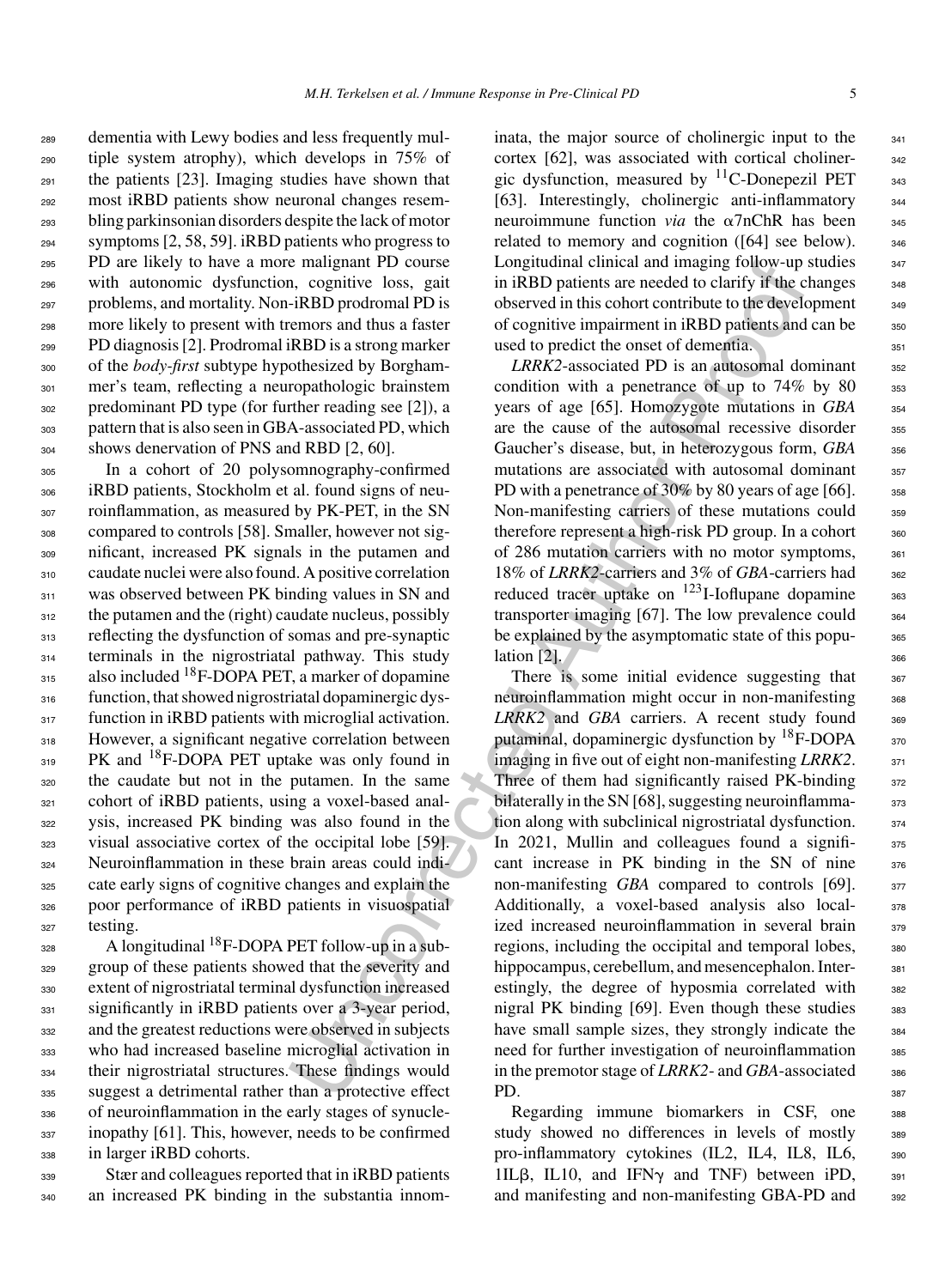LRRK2-PD [70]. It should be noted, that the same study found no differences between PD and con- trols either, which is in disagreement with the 396 blood increased IL6, IL10, IL1β, and TNF reported by many [71]. No differences in CSF cytokines and chemokines were observed in non-manifesting LRRK2 by another team, but once PD was mani- fested the differential markers (vs. iPD) were related to chemotaxis and transmigration: IL8 and VEGF, suggesting a brain permissive to the entrance of peripheral immune cells [72].

## **PERIPHERAL IMMUNE CHANGES IN PROBABLE PRODROMAL PD**

 Supporting an early immune peripheral involve- ment, Farmen and colleagues have recently described that in the iRBD cohort examined by Stockholm and colleagues [58], monocytic changes already occur in blood in parallel to the described inflammatory 411 and neurodegenerative events in the brain revealed <sup>412</sup> by PET [73]. The iRBD patients showed increased classical monocytes, a highly phagocytic population able to migrate to inflamed tissue [74]. Accordingly, they found an increased percentage of cells express- ing CCR2 or/and CD11b, both receptors involved in transmigration [73]. CCL2, the CCR2 ligand, has been associated with PD [75, 76] and the CCR2- CCL2 axis seems crucial for the recruitment of immune cells to the brain in PD-like degeneration. CD11b binds CD18 to form the functional integrin heterodimer Mac-1 (or CR3). CD11b interaction with ICAM, which is also increased in PD [10], mediates leukocyte adhesion, and cellular extravasation [77]. The relevance of chemotaxis is further corroborated by longitudinal data in PD patients showing CCL3 and CCL2 as the serum biomarkers contributing the most to the predictive models of severity [78]. Inter- estingly, elevated expression of CCR2 and CD11b on 430 monocytes is also seen early in PD  $\leq$  years from diagnosis) [12] (Fig. 1). These and other changes in monocytic immune markers have been associated with cognition and dementia in clinical PD corrobo- rating a significant role of the immune system in the cognitive component of the disease [12, 14, 79].

 Importantly, Farmen et al. also observed a sig- nificant correlation of monocyte markers with inflammatory and neuronal markers in the brain in the iRBD cohort. The expression of TLR4 on mono-cytes increased with inflammation in the brain, i.e.,

on the DV ans man-<br>patterist blood have been reported [14], which that once the methanon of<br>six (s.g. iPD) were related result in a pro-imflammatory environment and<br>artion: ILS and VFGF, contribute to diesse, since choroi PK binding, while dopaminergic neurotransmission -<sup>18</sup>F-DOPA PET- decreased [73]. Thus, suggesting a 442 deleterious role for TLR4 expression in monocytes. 443 TLR4 is one of the receptors associated with  $\alpha$ -syn  $444$ inflammatory activation  $[28]$  and also the endotoxin  $445$ receptor. Interestingly, increased endotoxin levels in patients' blood have been reported [14], which could result in a pro-inflammatory environment and could  $_{448}$ contribute to disease, since chronic TLR4 activation can promote neurodegeneration [80]. On the 450 other hand, in the iRBD patients the number of cells expressing the CD163 scavenger receptor, normally associated with anti-inflammatory monocytes, was 453 correlated to lower inflammation and better neuronal <sup>454</sup> health in the brain [73]. This data strongly supports a role for peripheral monocytes in brain events in prodromal (iRBD+) PD stages and an active commu- <sup>457</sup> nication between the brain and periphery. It should 458 be noted that this communication does not imply that immune proteins, cytokines, or chemokines changed in the periphery and brain, should be the same, but rather that the events are occurring under active 462 communication and in close relation to neuronal 463 changes. 464

Interestingly, data suggest that the monocytes 465 changes seem to differ as time/PD-stages progress 466 since the enriched classical monocytes observed in iRBD is also seen in PD patients with  $\lt$ 5 years of disease duration, but it later evolves to enrichment 469 on intermediate monocytes  $[12]$  (Fig. 1). This might explain the inconsistency in the observation between labs, with some showing increased classical [14] and other increased intermediates monocytes in clinical <sup>473</sup> PD [13]. Moreover, the enrichment of intermediate monocytes becomes more relevant as the severity of the disease increases (H&Y stage) [13]. However, longitudinal studies are necessary to confirm this.

The early peripheral changes in immune cells in iRBD are not limited to the innate system. iRBD 479 patients' CD4 T cells show a transcription factor 480 expression profile closer to those observed in T cells from iPD patients than healthy individuals, 482 although not identical, supporting again stage associated changes [81]. Finally, further supporting an <sup>484</sup> early immune peripheral response, analysis of sera 485 from iRBD patients showed enrichment of proteins related to inflammation and immunity processes [82]. 487 Moreover, although both pro-inflammatory TNF and 488 anti-inflammatory IL10 cytokines have been found 489 increased in iRBD blood, those patients showing 490 elevated TNF/IL10 ratio, i.e., a more pronounced <sup>491</sup> pro-inflammatory environment, had a higher risk to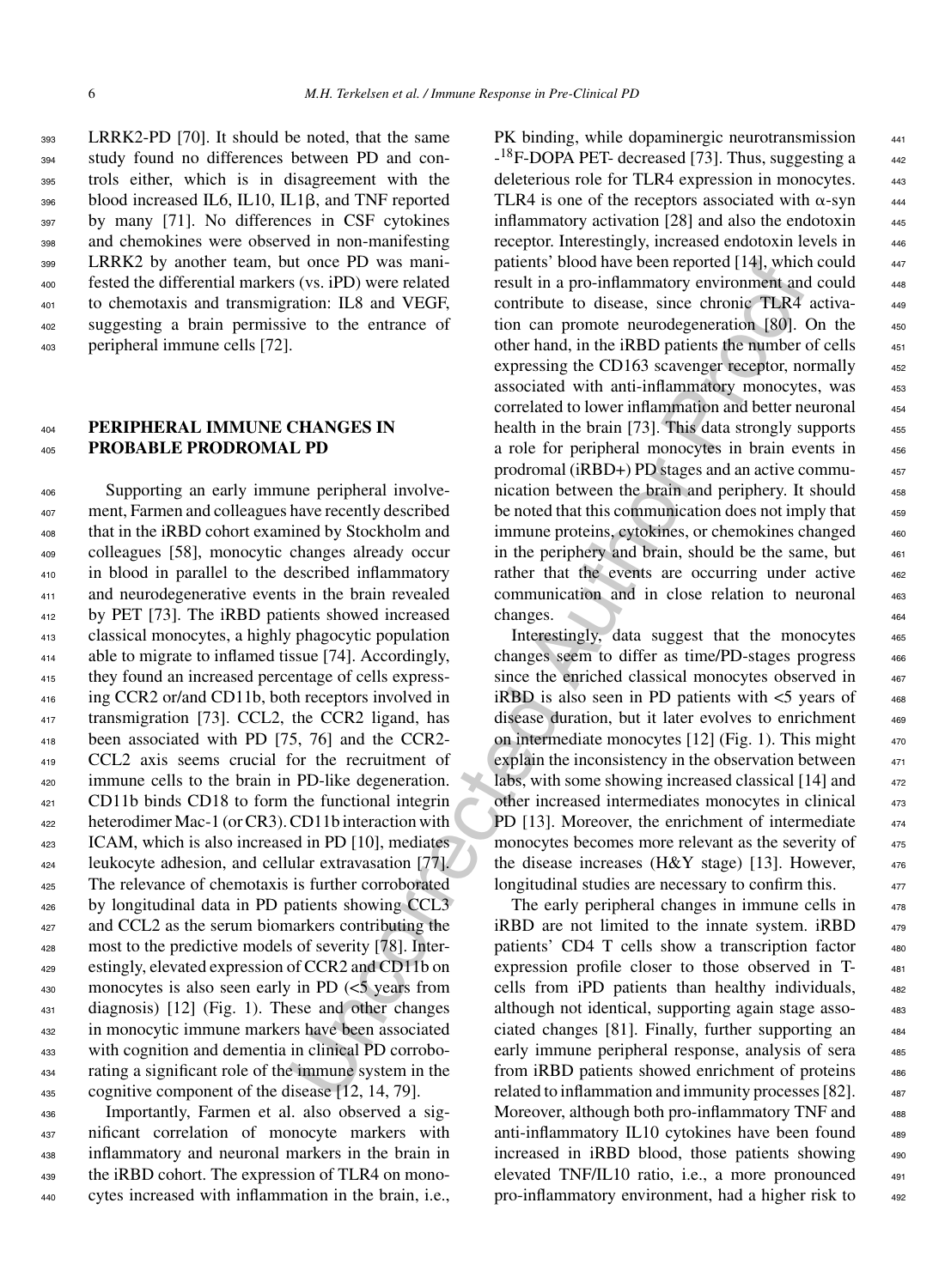develop a synucleinopathies later in life. In con- clusion, iRBD patients showed significant signs of immune activation in the periphery with monocytes of migratory capacity, T-cells with an altered tran-497 scriptomic profile, and a pro-inflammatory cytokine environment.

(perpheral) umumum beached to an increase of chemokyines<br>
(*GBA* or *IRRK2* muta— then related to an increase of chemokyine effect to soluble levels were associated with motor and<br>Py syrepresed in immume defects in all PD The studies addressing (peripheral) immune changes in non-manifesting *GBA* or *LRRK2* muta- tion carriers are few and mostly refer to soluble biomarkers. LRRK2 is highly expressed in immune cells [83], and its expression is increased in periph- eral blood immune cells, T and B cells, and CD16+ monocytes from iPD patients [84]. Regular use of NSAIDs has been associated with reduced pene- trance in LRRK2-PD [85]. And numerous studies suggest a role for LRRK2 in the immune function and microglial activation [86]. However, most of the studies addressing non-manifesting LRRK2 have found none or few changes in immune biomarkers in blood [70, 87]. Brockmann et al. showed no differ- ences between non-manifesting LRRK2 and controls, although in manifested LRRK2-PD and iPD certain inflammatory markers differed suggesting a differ- ential immune response in these two PD types [87]. In a follow-up study, the team showed that indeed once PD is diagnosed the immune response—and particularly recruitment—is relevant, since malig- nant LRRK2-PD subtypes showed higher levels of biomarkers involved in chemotaxis and infiltration IL8, CCL2, and CCL4 [75]. Damzco et al. found higher IL1 $\beta$  in sera of non-manifesting LRRK2, sup- porting a relevance for NLRP3 in PD. Indeed, NLRP3 is upregulated in immune cells in PD patients' blood [88] and IL1 $\beta$  is increased in sera (and CSF) from PD patients [71]*. NLRP3* genetic polymorphisms asso- ciated with lower PD risk show downregulation of NLRP3 activity [89]. Interestingly, once LRRK2-PD was manifested LRRK2-PD patients showed elevated PDGF, another marker associated with transmigra-tion [72, 78].

 Glucocerebrosidase activity is reduced in mono- cytes from iPD patients, particularly in classical monocytes, and this was inversely correlated to motor symptom severity [90].  $\alpha$ -Syn levels in blood mononuclear cells were higher in non- manifesting GBA [91] and manifesting GBA-PD patients than those from iPD [92]. Gaucher's disease iPSC-derived macrophages showed increased pro- inflammatory cytokine expression and lower phago- cytosis [93]. Transcriptome analysis of monocyte- derived macrophages from a small number of controls, manifesting and non-manifesting GBA-PD,

showed that pathways related to immune response,  $\frac{545}{2}$ development, differentiation, and axonal growth were  $_{546}$ enriched in the non-manifesting group [94]. Thaler et  $_{547}$ al. found no differences in blood cytokines between  $548$ iPD, controls, and manifesting and non-manifesting  $\frac{548}{2}$ GBA-PD [70]. Although biallelic GBA mutation has 550 been related to an increase of chemokines CCL18  $551$ and CCL3 in serum. Moreover, these chemokines  $552$ levels were associated with motor and/or cognition 553 defects in all PD patients (iPD and GBA-PD) [95].  $554$ One study has, however, reported differences in manifesting GBA-PD with increased IL8, CCL2, CCL3, 556 and CCL4 corroborating the relevance of chemotaxis  $557$ [96]. Therefore, the data so far does not show a particular pro-inflammatory cytokine environment in the 559 blood of prodromal GBA or LRRK2 PD, but they suggest an environment with enhanced chemotaxis and  $_{561}$ transmigration. Studies addressing cellular change on 562 blood immune cells in these groups are needed to  $\frac{563}{663}$ better define any possible involvement of peripheral <sub>564</sub> immune cells. <sup>565</sup>

## **NEUROTRANSMITTERS WITH** <sup>566</sup> **IMMUNOMODULATORY CAPACITY** <sup>567</sup>

Neurotransmitters possess immunomodulatory <sub>568</sub> abilities; and not only do most immune cells (including microglia) express neurotransmitter receptors, but  $\qquad$ some can synthesize them to act in an auto- and  $571$ paracrine manner modulating locally the immune 572 process. In addition, several neuronal groups and circuits are involved in the regulation of the immune  $574$ system and response to stress, namely: the enteric 575 system, the vagus nerve  $(VN)$ , and the hypothalamic- $\frac{576}{576}$ pituitary-adrenal (HPA) axis [97–99]. Although 577 beyond the scope of this review, we will shortly  $578$ discuss the potential relevance of the neuroimmunological aspect in prodromal PD. 580

Since primary and secondary lymphoid tissues 581 receive autonomic sympathetic innervation, both 582 noradrenaline and dopamine would influence the 583 immune system [100]. Dopamine signalling on 584 myeloid cells modulates inflammatory responses: it  $\qquad$  585 decreases NLRP3 [101], and LPS induced inflam-<br>sse mation and promotes chemokinesis and chemotaxis 587 on macrophages and microglia [102, 103]. Dopamine sse decreases oxidative stress production, cell migration, sss and phagocytic activity on human neutrophils  $[102]$ .  $\qquad$  590 Dopamine actions on T-cells depend on the type of 591 dopamine receptors expressed and their activation 592 status. It activates resting T cells, while it suppresses  $\frac{593}{2}$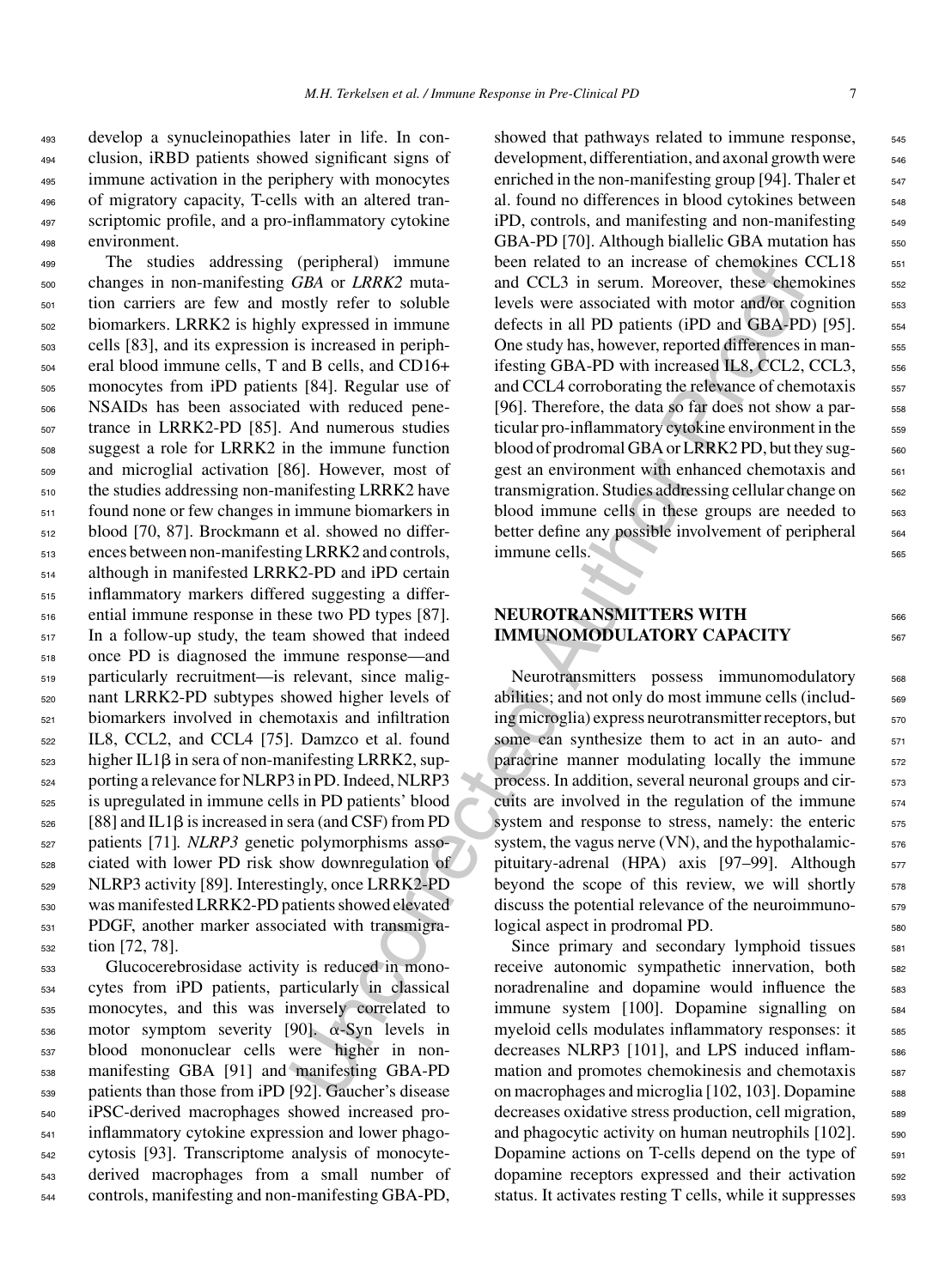$_{594}$  the production of IL2, IL4, and IFN $\gamma$  in already acti- vated T cells [104, 105]. This would be relevant since T-cells are seen in PD midbrain, although it is unknown how early this infiltration occurs. Notably, PD patients' T cells show changes in the expression of dopamine receptors, and this was associated with motor symptoms [106]. Moreover, dopamine recep- tor gene polymorphism has been related to different clinical PD presentations and T-cell function (for a review, see [107]). Therefore, a decrease in dopamin- ergic neurotransmission in prodromal PD will affect both innate and adaptive immune responses. Equally, dopaminergic drugs might affect immune cells as shown in several studies analysing T-cells in PD patients [108, 109].

 Locus coeruleus (LC) and noradrenaline have been associated with feedback modulation of the HPA axis and immunomodulation in the brain (see [110] for further reading). The HPA axis, with gluco- corticoids as the main effectors, involves several brain nuclei that contribute to the neuroendocrine modulation of the immune response during infec- tion and stress [99]. Noradrenaline downmodulates LPS pro-inflammatory activation in human whole blood cells *in vitro* [111]. It inhibits oxidative 619 metabolism and adhesion of neutrophils [112, 113]. Equally, noradrenergic activation on human mono- cytes [112] and (non-human) microglia [114] is usually anti-inflammatory. This might be of relevance in prodromal stages of PD since several PET imaging studies point to decreased thalamic and sensorimotor  $_{625}$  cortex uptake of <sup>11</sup>C-methylreboxetine (MeNER), a marker of noradrenergic function, and signs of neu- rodegeneration in LC in RBD patients (neuromelanin MRI) [115–117]. Moreover, the celiac ganglia release noradrenaline in the spleen, upon VN activation, that acts on beta-adrenergic receptors on T-cells leading to their release of acetylcholine, which will also exert an anti-inflammatory effect [118]. Therefore, VN den- ervation in prodromal PD stages will disrupt this, influencing immune response (see more below).

 Lastly, serotonin has also a relevant role in both innate and adaptive immune cells [119]. Serotonin signalling modulates T-cell activation and function, depending on the receptor subtype. It can promote proliferation [120] and anti-inflammatory pheno- types in T-cells [121]. Increased serotonin levels <sup>641</sup> and serotonin receptor activation seem to exert an <sup>642</sup> anti-inflammatory effect in different cells [119, 122].  $_{643}$  Interestingly, hypercholinergic activity in the cortex, thalamus, and limbic areas [123], and increased sero-tonin in the striatum, brainstem, and hypothalamus

[124] have been seen in non-manifesting LRRK2  $646$ individuals. This might be of special relevance and  $647$ could explain a milder progression in these individu- $\frac{1}{648}$ 

## **GUT-BRAIN AXIS: MICROBIOTA AND VAGUS NERVE IN PRODROMAL STAGES**

eover, dopamine receptor<br>
and the different<br>
coence, redact to different<br>
VAGUS NERVE IN PRODROMAL STAGE<br>
Tech method of The Tell (morinor (for a<br>
Tech method of The Tell (morinor (for a<br>
Tech method of the proofile PD sym Gastrointestinal dysfunction is a potential early 652 PD symptom, which seems associated with the  $\alpha$ syn pathology observed in the gut of PD patients  $654$  $[125-127]$ , and in healthy controls who later develop 655 PD [128, 129]. This  $\alpha$ -syn pathological accumulation  $\qquad \circ \sigma$ could be the result of gut microbiota changes, and 657 indeed, a range of studies has reported altered gut 658 microbiota in PD patients  $[130]$ . However, it is not 659 clear if this plays a causative role or is a consequence 660 of the pathogenesis. Analysis of faecal microbiota 661 in iRBD, iPD, and healthy controls, revealed that  $662$ 80% of the differentially enriched gut microbes in 663 iPD showed similar trends in iRBD, and they corre- 664 lated with non-motor symptoms [131]. Among other 665 changes, the study reported a decreased abundance 666 of *Prevotella* in iRBD. Interestingly in a follow-up 667 longitudinal study, the team found that microbiota 668 changes in iPD were persistent and that *Prevotella* 669 in the gut tends to be even less abundant in  $iPD$  670 patients with faster disease progression [132]. Fur- 671 thermore, in their most recent study, they report that  $672$ the constipation severity was lowest and subthreshold 673 parkinsonism least frequent in individuals with the  $674$ *Prevotella*-enriched enterotype [133]. Thus, gut bac- 675 teria might associate with relevant changes in disease 676 and these changes appear early and persistent. Microbiota can modulate the immune system by releasing 678 neurotransmitters and other molecules, thus dysbiosis 679 will affect immune response. Moreover, it could also 680 affect the integrity of the intestinal epithelial barrier, 681 with subsequent leaking of intestinal content into the 682 blood and initiation of systemic inflammation [134]. 683 Supporting this, newly diagnosed PD patients showed 684 signs of increased intestinal permeability, which correlated with the accumulation of  $\alpha$ -syn in the intestine  $\qquad \circ \circ \circ$ [126] and PD patients had increased endotoxin in 687 blood [14]. However, these factors have not yet been 688 studied in prodromal PD.

> The gut is innervated by VN, which degener-<br>
> 690 ates early in some patients, as suggested by PET 691 studies and the early constipation observed in PD. 692 VN serves as the conduct or a bidirectional connec- 693 tion in the gut-brain axis and signals transmitted by 694

- <sup>653</sup>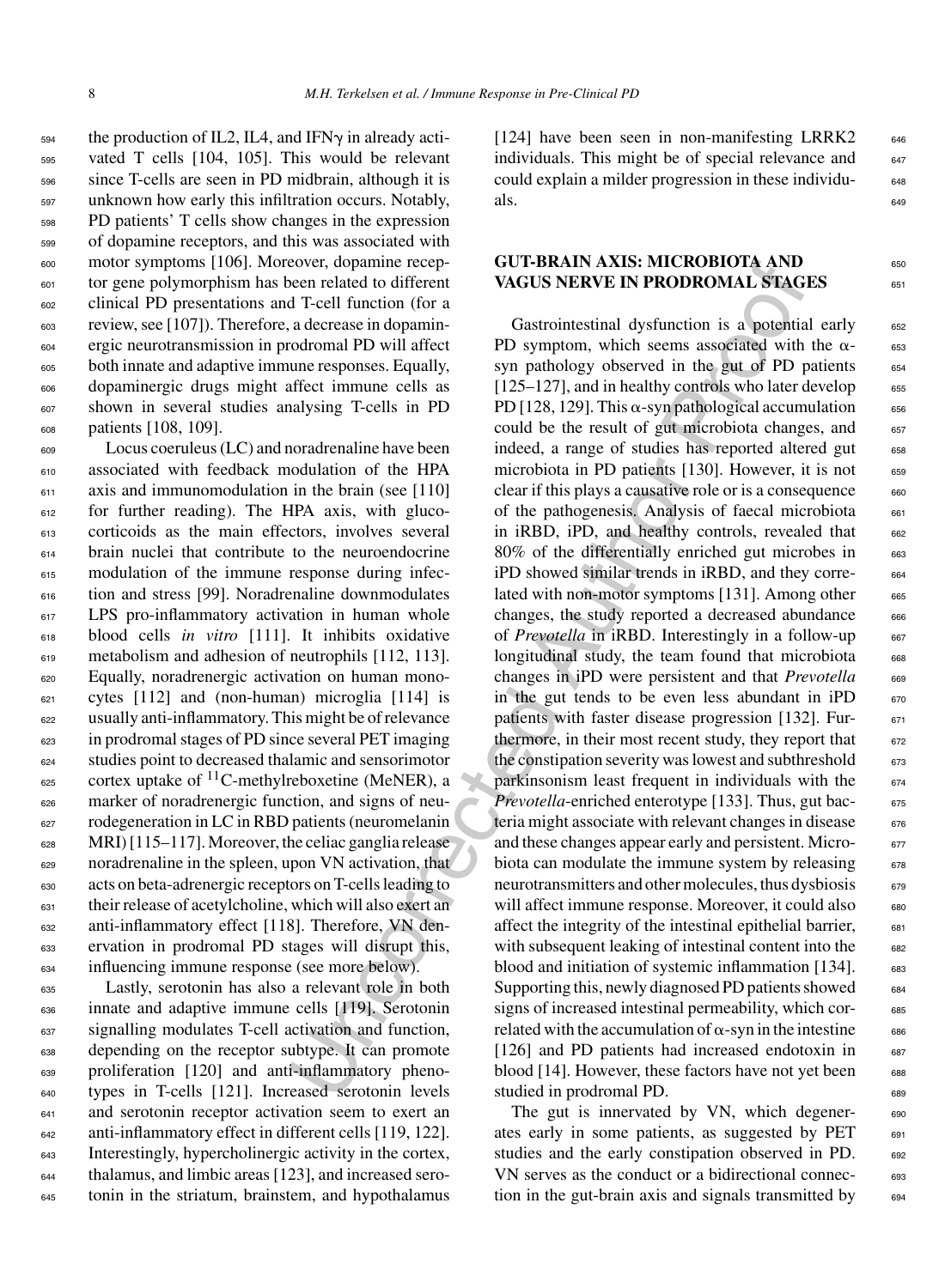the dorsal motor nucleus of the VN modulate the immune response through the inflammatory reflex [97]. VN exerts an anti-inflammatory effect on the immune system involving acetylcholine [97] in a mechanism exerted on the gut and, via the celiac gan- glia, on the spleen [135]. Ultimately acetylcholine binds  $\alpha$ 7nChR on macrophages, and inhibits their release of cytokines, shifting them towards an anti- inflammatory phenotype [136]. Although this has not been studied in detail, we could speculate that the compromised VN in PD would result in a failure of the anti-inflammatory reflex, thus favouring inflam- mation early in the disease, which would promote further degeneration. According to the mentioned *body-* vs. *brain-first* theory, the *body-first* subtype would have VN affected early in the disease, which could explain the faster disease progression and severity of this proposed subtype [137]. Contrary, in the *brain-first* the VN would be affected later, thus the inflammatory reflex is preserved, maybe explain- ing the slower progression. However, as of today, this is speculative, and more research is needed regarding the inflammatory reflex in PD and its association with PD subtypes.

#### <sup>719</sup> **CONCLUSIONS**

 Taken together the imaging findings suggest that microglial activation is present in the early stage of the neurodegenerative process in iRBD and non- manifesting GBA and LRRK2. However, it is yet unclear if the microglia activation has a protective function at this prodromal stage rather than the detri- mental one suggested in advanced stages. Currently, no PET tracers are available to distinguish microglia subtypes. Additionally, these findings do not clarify the temporal relationship between neuroinflamma- tion and the degenerative process. Moreover, the studies are limited by the use of PK, which despite its high sensitivity, has limited specificity due to relatively low brain permeability and its binding affinity to platelets, monocytes, and plasma proteins. Thus, PK is unable to detect the most subtle neu- roinflammatory changes [138]. Unfortunately, the second-generation TSPO radiotracers also have their own shortcomings, such as the mixed affinity due to rs6971 polymorphism in the TSPO gene. A third gen- eration of TSPO tracers that aims to overcome this fluctuating affinity is yet to be validated for clini- cal use [139]. Moreover, TSPO is also expressed on reactive astrocytes [140] and the observed increase

in binding in these patients could also reflect reactive  $\frac{744}{6}$ astrocytes, although this is also indicative of immune  $\frac{745}{60}$ activation.

ages, and minibits their evits years bettore PD datagness that seems to the absolution through the discasse. In iRBD the data is timined and the succession of a low supports both image and adaptive respectioned by the syst Regarding changes in the periphery, evidence  $_{747}$ points towards an affected peripheral immune system  $_{748}$ with increased neutrophils and decreased lympho-<br>  $748$ cytes years before PD diagnosis that seems to remain  $\frac{750}{750}$ through the disease. In iRBD the data is limited, but  $_{751}$ it also supports both innate and adaptive responses,  $\frac{752}{252}$ with a coordinated immune response in the brain and  $\frac{753}{753}$ periphery as suggested by the associations between  $\frac{754}{60}$ blood monocyte marker and brain PET data [73]. 755 But these peripheral immune changes might also  $756$ occur just as a response to the damage of the <sup>757</sup> PNS including VN degeneration. This in turn will 758 have significant consequences on the immune system due to changes in the gut-brain axis and the loss  $_{760}$ of the inflammatory reflex, all together promoting 761 disease. However, based on the few studies published, non-manifesting LRRK2 showed little signs  $763$ of inflammation and immune activation in blood,  $764$ although this was based on cytokine/chemokine  $765$ levels since no study so far has been conducted  $766$ analysing immune cellular changes in the blood,  $767$ which prevents us from concluding. However, we  $768$ can speculate that not all prodromal stages involve 769 the (peripheral) immune system equally, but once  $770$ the disease is manifested, the neurodegenerative process might more robustly include a systemic immune  $\frac{772}{772}$ response. Accordingly, the little affection of PNS 773 and the increase in cholinergic and serotoninergic  $774$ neurotransmission in non-manifesting LRRK2 might  $\frac{775}{775}$ contribute to reducing the inflammatory environment  $\frac{776}{}$ thus protecting neurons. However, the data collected  $\frac{777}{277}$ so far is insufficient and more research needs to  $\frac{778}{278}$ be done. Longitudinal studies in larger cohorts that  $\frac{778}{275}$ include cellular and functional analysis of blood  $\frac{780}{1000}$ immune cells and with improved PET microglia tracers are needed to clarify the role of the immune 782 system in PD subtypes and to determine the temporal  $\frac{783}{783}$ relationship between immune activation and neu- <sup>784</sup> rodegeneration in synucleinopathies. This will allow  $\frac{785}{785}$ us to rationalise the potential of immunomodulatory  $\frac{786}{100}$ agents as neuroprotective strategies in these patients.  $\frac{787}{287}$ 

## **ACKNOWLEDGMENTS** <sup>788</sup>

IHK is supported by a PhD Fellowship from the  $\frac{788}{2}$ Health Faculty, Aarhus University. MHT and VSH 790 are supported by PhD Fellowships from the Indepen- <sup>791</sup> dent Research Fund, Denmark.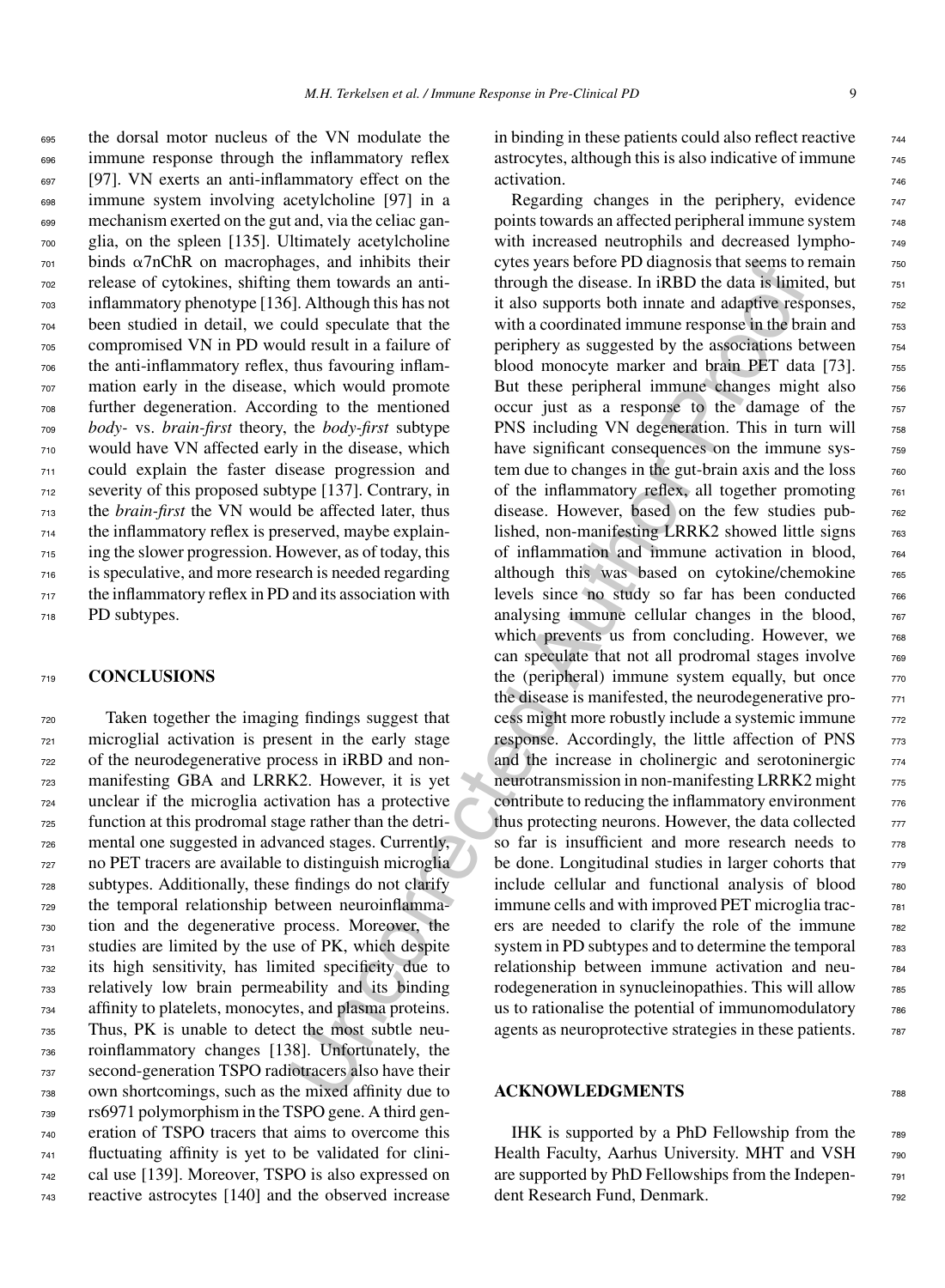### <sup>793</sup> **CONFLICT OF INTEREST**

<sup>794</sup> The authors declare no conflict of interest to <sup>795</sup> declare.

### <sup>796</sup> **REFERENCES**

- <sup>797</sup> [1] Postuma RB, Berg D, Stern M, Poewe W, Olanow CW, <sup>798</sup> Oertel W, Obeso J, Marek K, Litvan I, Lang AE, Halliday <sup>799</sup> G, Goetz CG, Gasser T, Dubois B, Chan P, Bloem BR, <sup>800</sup> Adler CH, Deuschl G (2015) MDS clinical diagnostic cri-<sup>801</sup> teria for Parkinson's disease. *Mov Disord* **30**, 1591-1601.
- <sup>802</sup> [2] Berg D, Borghammer P, Fereshtehnejad SM, Heinzel S, <sup>803</sup> Horsager J, Schaeffer E, Postuma RB (2021) Prodromal <sup>804</sup> Parkinson disease subtypes - key to understanding hetero-<sup>805</sup> geneity. *Nat Rev Neurol* **17**, 349-361.
- <sup>806</sup> [3] Horsager J, Andersen KB, Knudsen K, Skjaerbaek C, <sup>807</sup> Fedorova TD, Okkels N, Schaeffer E, Bonkat SK, Geday <sup>808</sup> J, Otto M, Sommerauer M, Danielsen EH, Bech E, Kraft <sup>809</sup> J, Munk OL, Hansen SD, Pavese N, Goder R, Brooks <sup>810</sup> DJ, Berg D, Borghammer P (2020) Brain-first versus <sup>811</sup> body-first Parkinson's disease: A multimodal imaging <sup>812</sup> case-control study. *Brain* **143**, 3077-3088.
- <sup>813</sup> [4] Blauwendraat C, Nalls MA, Singleton AB (2020) The <sup>814</sup> genetic architecture of Parkinson's disease. *Lancet Neurol* <sup>815</sup> **19**, 170-178.
- <sup>816</sup> [5] Lin KJ, Lin KL, Chen SD, Liou CW, Chuang YC, Lin <sup>817</sup> HY, Lin TK (2019) The overcrowded crossroads: Mito-<sup>818</sup> chondria, alpha-synuclein, and the endo-lysosomal system <sup>819</sup> interaction in Parkinson's disease. *Int J Mol Sci* **20**, 5312.
- <sup>820</sup> [6] Kalia LV, Lang AE (2015) Parkinson's disease. *Lancet* <sup>821</sup> **386**, 896-912.
- <sup>822</sup> [7] Gerhard A, Pavese N, Hotton G, Turkheimer F, Es M, <sup>823</sup> Hammers A, Eggert K, Oertel W, Banati RB, Brooks <sup>824</sup> DJ (2006) *In vivo* imaging of microglial activation with <sup>825</sup> [11C](R)-PK11195 PET in idiopathic Parkinson's disease. <sup>826</sup> *Neurobiol Dis* **21**, 404-412.
- <sup>827</sup> [8] Ouchi Y, Yoshikawa E, Sekine Y, Futatsubashi M, Kanno <sup>828</sup> T, Ogusu T, Torizuka T (2005) Microglial activation and <sup>829</sup> dopamine terminal loss in early Parkinson's disease. *Ann* <sup>830</sup> *Neurol* **57**, 168-175.
- <sup>831</sup> [9] McGeer PL, Itagaki S, Boyes BE, McGeer EG (1988) <sup>832</sup> Reactive microglia are positive for HLA-DR in the sub-<sup>833</sup> stantia nigra of Parkinson's and Alzheimer's disease <sup>834</sup> brains. *Neurology* **38**, 1285-1291.
- <sup>835</sup> [10] Imamura K, Hishikawa N, Sawada M, Nagatsu T, Yoshida <sup>836</sup> M, Hashizume Y (2003) Distribution of major histocom-<sup>837</sup> patibility complex class II-positive microglia and cytokine <sup>838</sup> profile of Parkinson's disease brains. *Acta Neuropathol* <sup>839</sup> *(Berl)* **106**, 518-526.
- <sup>840</sup> [11] Harms AS, Ferreira SA, Romero-Ramos M (2021) Periph-<sup>841</sup> ery and brain, innate and adaptive immunity in Parkinson's <sup>842</sup> disease. *Acta Neuropathol* **141**, 527-545.
- <sup>843</sup> [12] Konstantin Nissen S, Farmen K, Carstensen M, Schulte <sup>844</sup> C, Goldeck D, Brockmann K, Romero-Ramos M (2022) 845 Changes in CD163+, CD11b+, and CCR2+ peripheral <sup>846</sup> monocytes relate to Parkinson's disease and cognition. <sup>847</sup> *Brain Behav Immun* **101**, 182-193.
- <sup>848</sup> [13] Thome AD, Atassi F, Wang J, Faridar A, Zhao W, Thonhoff <sup>849</sup> JR, Beers DR, Lai EC, Appel SH (2021) *Ex vivo* expansion <sup>850</sup> of dysfunctional regulatory T lymphocytes restores sup-<sup>851</sup> pressive function in Parkinson's disease. *NPJ Parkinsons* <sup>852</sup> *Dis* **7**, 41.
- [14] Wijeyekoon RS, Kronenberg-Versteeg D, Scott KM, 853 Hayat S, Kuan WL, Evans JR, Breen DP, Cummins G, 854 Jones JL, Clatworthy MR, Andres Floto R, Barker RA, 855 Williams-Gray CH (2020) Peripheral innate immune and 856 bacterial signals relate to clinical heterogeneity in Parkin- 857 son's disease. *Brain Behav Immun* 87, 473-488. 858
- [15] Galiano-Landeira J, Torra A, Vila M, Bove J (2020) CD8 859 T cell nigral infiltration precedes synucleinopathy in early 860 stages of Parkinson's disease. *Brain* **143**, 3717-3733. <sup>861</sup>
- 1. H. Power W. Olamow CW,<br>
1963 stead of Parkmaton's dissense *Brain* (16) and N. Concludere B, Prigent A, Tanuan<br>
116, Brain day, The High (16) and AR-High (17) and Author Markmaton COMP (18) and N. Concludery 1, Luamay Brochard V, Combadiere B, Prigent A, Laouar Y, Per- 862 rin A, Beray-Berthat V, Bonduelle O, Alvarez-Fischer 863 D, Callebert J, Launay JM, Duyckaerts C, Flavell RA, 864 Hirsch EC, Hunot S (2009) Infiltration of CD4+ lympho- 865 cytes into the brain contributes to neurodegeneration in 866 a mouse model of Parkinson disease. *J Clin Invest* **119**, <sup>867</sup> 182-192. 868
	- [17] Earls RH, Menees KB, Chung J, Gutekunst CA, Lee 869 HJ, Hazim MG, Rada B, Wood LB, Lee JK (2020) NK 870 cells clear alpha-synuclein and the depletion of NK cells 871 exacerbates synuclein pathology in a mouse model of 872 alpha-synucleinopathy. *Proc Natl Acad Sci U S A* 117, 873 1762-1771. <sup>874</sup>
	- [18] Hamza TH, Zabetian CP, Tenesa A, Laederach A, Mon- 875 timurro J, Yearout D, Kay DM, Doheny KF, Paschall J, 876 Pugh E, Kusel VI, Collura R, Roberts J, Griffith A, Samii 877 A, Scott WK, Nutt J, Factor SA, Payami H (2010) Com- 878 mon genetic variation in the HLA region is associated 879 with late-onset sporadic Parkinson's disease. Nat Genet 880 **42**, 781-785. <sup>881</sup>
	- [19] Wallings RL, Herrick MK, Tansey MG (2020) LRRK2 882 at the interface between peripheral and central immune 883 function in Parkinson's. *Front Neurosci* **14**, 443. <sup>884</sup>
	- [20] Alam MM, Yang, Li XQ, Liu J, Back TC, Trivett A, Karim 885 B, Barbut D, Zasloff M, Oppenheim JJ (2022) Alpha 886 synuclein, the culprit in Parkinson disease, is required for 887 normal immune function. *Cell Rep* 38, 110090. 888
	- [21] Stolzenberg E, Berry D, Yang, Lee EY, Kroemer A, Kauf- 889 man S, Wong GCL, Oppenheim JJ, Sen S, Fishbein T, 890 Bax A, Harris B, Barbut D, Zasloff MA (2017) A role for 891 neuronal alpha-synuclein in gastrointestinal immunity. *J* 892 *Innate Immun* 9, 456-463. 893
	- [22] Berg D, Postuma RB, Bloem B, Chan P, Dubois B, Gasser 894 T, Goetz CG, Halliday GM, Hardy J, Lang AE, Litvan 895 I, Marek K, Obeso J, Oertel W, Olanow CW, Poewe W, 896 Stern M, Deuschl G (2014) Time to redefine PD? Intro-<br>897 ductory statement of the MDS Task Force on the definition 898 of Parkinson's disease. *Mov Disord* **29**, 454-462. <sup>899</sup>
	- [23] Berg D, Postuma RB, Adler CH, Bloem BR, Chan P, 900 Dubois B, Gasser T, Goetz CG, Halliday G, Joseph L, <sup>901</sup> Lang AE, Liepelt-Scarfone I, Litvan I, Marek K, Obeso 902 J, Oertel W, Olanow CW, Poewe W, Stern M, Deuschl G 903 (2015) MDS research criteria for prodromal Parkinson's <sup>904</sup> disease. *Mov Disord* **30**, 1600-1611. <sup>905</sup>
	- [24] Heinzel S, Berg D, Gasser T, Chen H, Yao C, Postuma RB 906  $(2019)$  Update of the MDS research criteria for prodromal  $907$ Parkinson's disease. *Mov Disord* **34**, 1464-1470. 908
	- [25] Hoeffel G, Ginhoux F (2018) Fetal monocytes and the 909 origins of tissue-resident macrophages. *Cell Immunol* **330**, <sup>910</sup>  $5-15.$  911
	- [26] Prinz M, Jung S, Priller J (2019) Microglia biology: One 912 century of evolving concepts. *Cell* **179**, 292-311. <sup>913</sup>
	- [27] Hamelin L, Lagarde J, Dorothée G, Leroy C, Labit M, 914 Comley RA, de Souza LC, Corne H, Dauphinot L, Bertoux 915 M, Dubois B, Gervais P, Colliot O, Potier MC, Bottlaender 916 M, Sarazin M (2016) Early and protective microglial acti-<br>917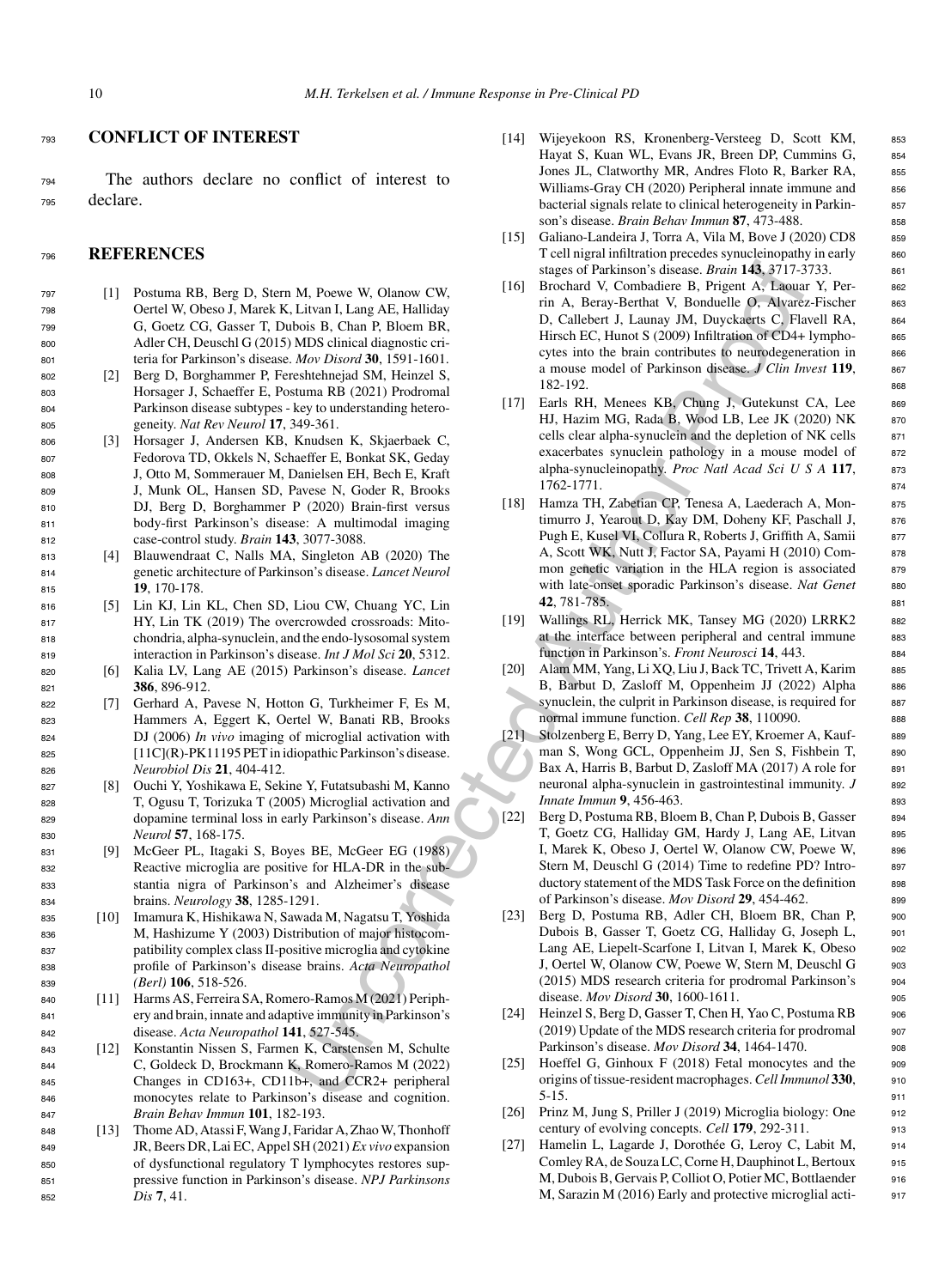<sup>918</sup> vation in Alzheimer's disease: A prospective study using <sup>919</sup> 18F-DPA-714 PET imaging. *Brain* **139**, 1252-1264.

- <sup>920</sup> [28] Ferreira SA, Romero-Ramos M (2018) Microglia response <sup>921</sup> during Parkinson's disease: Alpha-synuclein intervention. <sup>922</sup> *Front Cell Neurosci* **12**, 247.
- <sup>923</sup> [29] Croisier E, Moran LB, Dexter DT, Pearce RK, Graeber MB <sup>924</sup> (2005) Microglial inflammation in the parkinsonian sub-<sup>925</sup> stantia nigra: Relationship to alpha-synuclein deposition. <sup>926</sup> *J Neuroinflammation* **2**, 14.
- <sup>927</sup> [30] Kouli A, Camacho M, Allinson K, Williams-Gray CH <sup>928</sup> (2020) Neuroinflammation and protein pathology in <sup>929</sup> Parkinson's disease dementia. *Acta Neuropathol Commun* <sup>930</sup> **8**, 211.
- <sup>931</sup> [31] Doorn KJ, Moors T, Drukarch B, van de Berg W, Lucassen <sup>932</sup> PJ, van Dam AM (2014) Microglial phenotypes and toll-<sup>933</sup> like receptor 2 in the substantia nigra and hippocampus <sup>934</sup> of incidental Lewy body disease cases and Parkinson's <sup>935</sup> disease patients. *Acta Neuropathol Commun* **2**, 90.
- <sup>936</sup> [32] Kim C, Ho DH, Suk JE, You S, Michael S, Kang J, Joong <sup>937</sup> Lee S, Masliah E, Hwang D, Lee HJ, Lee SJ (2013)  $938$  Neuron-released oligomeric  $\alpha$ -synuclein is an endogenous <sup>939</sup> agonist of TLR2 for paracrine activation of microglia. *Nat* <sup>940</sup> *Commun* **4**, 1562.
- <sup>941</sup> [33] Drouin-Ouellet J, St-Amour I, Saint-Pierre M, <sup>942</sup> Lamontagne-Proulx J, Kriz J, Barker RA, Cicchetti F <sup>943</sup> (2014) Toll-like receptor expression in the blood and <sup>944</sup> brain of patients and a mouse model of Parkinson's <sup>945</sup> disease. *Int J Neuropsychopharmacol* **18**, pyu103.
- <sup>946</sup> [34] Imamura K, Hishikawa N, Sawada M, Nagatsu T, Yoshida <sup>947</sup> M, Hashizume Y (2003) Distribution of major histocom-<sup>948</sup> patibility complex class II-positive microglia and cytokine <sup>949</sup> profile of Parkinson's disease brains. *Acta Neuropathol* <sup>950</sup> **106**, 518-526.
- <sup>951</sup> [35] Papadopoulos V, Baraldi M, Guilarte TR, Knudsen TB, 952 Lacapère JJ, Lindemann P, Norenberg MD, Nutt D, Weiz-<sup>953</sup> man A, Zhang MR, Gavish M (2006) Translocator protein <sup>954</sup> (18kDa): New nomenclature for the peripheral-type ben-<sup>955</sup> zodiazepine receptor based on its structure and molecular <sup>956</sup> function. *Trends Pharmacol Sci* **27**, 402-409.
- <sup>957</sup> [36] Banati RB (2002) Visualising microglial activation *in vivo*. <sup>958</sup> *Glia* **40**, 206-217.
- <sup>959</sup> [37] Jiang S, Gao H, Luo Q, Wang P, Yang X (2017) The <sup>960</sup> correlation of lymphocyte subsets, natural killer cell, and <sup>961</sup> Parkinson's disease: A meta-analysis.*Neurol Sci* **38**, 1373- <sup>962</sup> 1380.
- <sup>963</sup> [38] Yazdani S, Mariosa D, Hammar N, Andersson J, Ingre C, <sup>964</sup> Walldius G, Fang F (2019) Peripheral immune biomark-<sup>965</sup> ers and neurodegenerative diseases: A prospective cohort <sup>966</sup> study with 20 years of follow-up. *Ann Neurol* **86**, 913-926.
- <sup>967</sup> [39] Jensen MP, Jacobs BM, Dobson R, Bandres-Ciga S, <sup>968</sup> Blauwendraat C, Schrag A, Noyce AJ, International <sup>969</sup> Parkinson's Disease Genomics Consortium (IPDGC) <sup>970</sup> (2021) Lower lymphocyte count is associated with <sup>971</sup> increased risk of Parkinson's disease. *Ann Neurol* **89**, 803- <sup>972</sup> 812.
- <sup>973</sup> [40] Kluter H, Vieregge P, Stolze H, Kirchner H (1995) Defec-<sup>974</sup> tive production of interleukin-2 in patients with idiopathic <sup>975</sup> Parkinson's disease. *J Neurol Sci* **133**, 134-139.
- <sup>976</sup> [41] Craig DW, Hutchins E, Violich I, Alsop E, Gibbs JR, Levy 977 S, Robison M, Prasad N, Foroud T, Crawford KL, Toga <sup>978</sup> AW, Whitsett TG, Kim S, Casey B, Reimer A, Hutten SJ, <sup>979</sup> Frasier M, Kern F, Fehlman T, Keller A, Cookson MR, Van <sup>980</sup> Keuren-Jensen K, Hutten S, Van Keuren-Jensen K, Parkin-<sup>981</sup> son Progression Marker Initiative (2021) RNA sequencing <sup>982</sup> of whole blood reveals early alterations in immune cells

and gene expression in Parkinson's disease. *Nature Aging* 983 **1**, 734-747. <sup>984</sup>

- [42] Sanjari Moghaddam H, Ghazi Sherbaf F, Mojtahed Zadeh <sup>985</sup> M, Ashraf-Ganjouei A, Aarabi MH (2018) Association 986 between peripheral inflammation and DATSCAN data of 987 the striatal nuclei in different motor subtypes of Parkinson 988 disease. *Front Neurol* **9**, 234. <sup>989</sup>
- [43] Umehara T, Oka H, Nakahara A, Matsuno H, Murakami <sup>990</sup> H (2020) Differential leukocyte count is associated with 991 clinical phenotype in Parkinson's disease. *J Neurol Sci* <sup>992</sup> **409**, 116638. <sup>993</sup>
- [44] Haghshomar M, Rahmani F, Hadi Aarabi M, Shahjouei S, <sup>994</sup> Sobhani S, Rahmani M (2019) White matter changes cor- 995 relates of peripheral neuroinflammation in patients with 996 Parkinson's disease. *Neuroscience* 403, 70-78. 997
- [45] Kouli A, Jensen M, Papastavrou V, Scott KM, Kolenda 998 C, Parker C, Solim IH, Camacho M, Martin-Ruiz C, <sup>999</sup> Williams-Gray CH (2021) T lymphocyte senescence is 1000 attenuated in Parkinson's disease. *J Neuroinflammation* <sup>1001</sup> **18**, 228. <sup>1002</sup>
- [46] Williams-Gray CH, Wijeyekoon RS, Scott KM, Hayat S, 1003 Barker RA, Jones JL (2018) Abnormalities of age-related 1004 T cell senescence in Parkinson's disease. *J Neuroinflam-* <sup>1005</sup> *mation* **15**, 166. 1006
- [47] Horvath S, Ritz BR (2015) Increased epigenetic age and <sup>1007</sup> granulocyte counts in the blood of Parkinson's disease 1008 patients. *Aging (Albany NY)* **7**, 1130-1142. <sup>1009</sup>
- [48] Yan Z, Yang W, Wei H, Dean MN, Standaert DG, Cut- <sup>1010</sup> ter GR, Benveniste EN, Qin H (2021) Dysregulation of 1011 the adaptive immune system in patients with early-stage 1012 Parkinson disease. *Neurol Neuroimmunol Neuroinflamm* <sup>1013</sup> **8**, e1036. <sup>1014</sup>
- [49] Sommer A, Marxreiter F, Krach F, Fadler T, Grosch J, <sup>1015</sup> Maroni M, Graef D, Eberhardt E, Riemenschneider MJ, 1016 Yeo GW, Kohl Z, Xiang W, Gage FH, Winkler J, Prots 1017 I, Winner B (2018) Th17 lymphocytes induce neuronal 1018 cell death in a human iPSC-based model of Parkinson's 1019 disease. *Cell Stem Cell* 23, 123-131 e126. 1020
- The matrix of the Hall (2020) Differential leads of the matrix and proton in the same the same of the matrix and the same of the matrix and the same of the matrix and the same of the same of the matrix and the same of the [50] Kustrimovic N, Comi C, Magistrelli L, Rasini E, Leg- <sup>1021</sup> naro M, Bombelli R, Aleksic I, Blandini F, Minafra B, <sup>1022</sup> Riboldazzi G, Sturchio A, Mauri M, Bono G, Marino <sup>1023</sup> F, Cosentino M (2018) Parkinson's disease patients have 1024 a complex phenotypic and functional Th1 bias: Cross- <sup>1025</sup> sectional studies of CD4+ Th1/Th2/T17 and Treg in 1026 drug-naive and drug-treated patients. *J Neuroinflammation* <sup>1027</sup> **15**, 205. 1028
	- [51] Lindestam Arlehamn CS, Dhanwani R, Pham J, Kuan R, 1029 Frazier A, Rezende Dutra J, Phillips E, Mallal S, Roed- <sup>1030</sup> erer M, Marder KS, Amara AW, Standaert DG, Goldman 1031 JG, Litvan I, Peters B, Sulzer D, Sette A (2020) alpha- <sup>1032</sup> Synuclein-specific T cell reactivity is associated with 1033 preclinical and early Parkinson's disease. *Nat Commun* <sup>1034</sup> **11**, 1875. 1035
	- [52] Sulzer D, Alcalay RN, Garretti F, Cote L, Kanter E, Agin-<br>1036 Liebes J, Liong C, McMurtrey C, Hildebrand WH, Mao 1037 X, Dawson VL, Dawson TM, Oseroff C, Pham J, Sidney J, 1038 Dillon MB, Carpenter C, Weiskopf D, Phillips E, Mallal 1039 S, Peters B, Frazier A, Lindestam Arlehamn CS, Sette <sup>1040</sup> A (2017) T cells from patients with Parkinson's disease 1041 recognize α-synuclein peptides. *Nature* **546**, 656-661. 1042
	- [53] Wang P, Yao L, Luo M, Zhou W, Jin X, Xu Z, Yan S, Li Y, 1043 Xu C, Cheng R, Huang Y, Lin X, Ma K, Cao H, Liu H, Xue <sup>1044</sup> G, Han F, Nie H, Jiang Q (2021) Single-cell transcriptome 1045 and TCR profiling reveal activated and expanded T cell 1046 populations in Parkinson's disease. *Cell Discov* **7**, 52. <sup>1047</sup>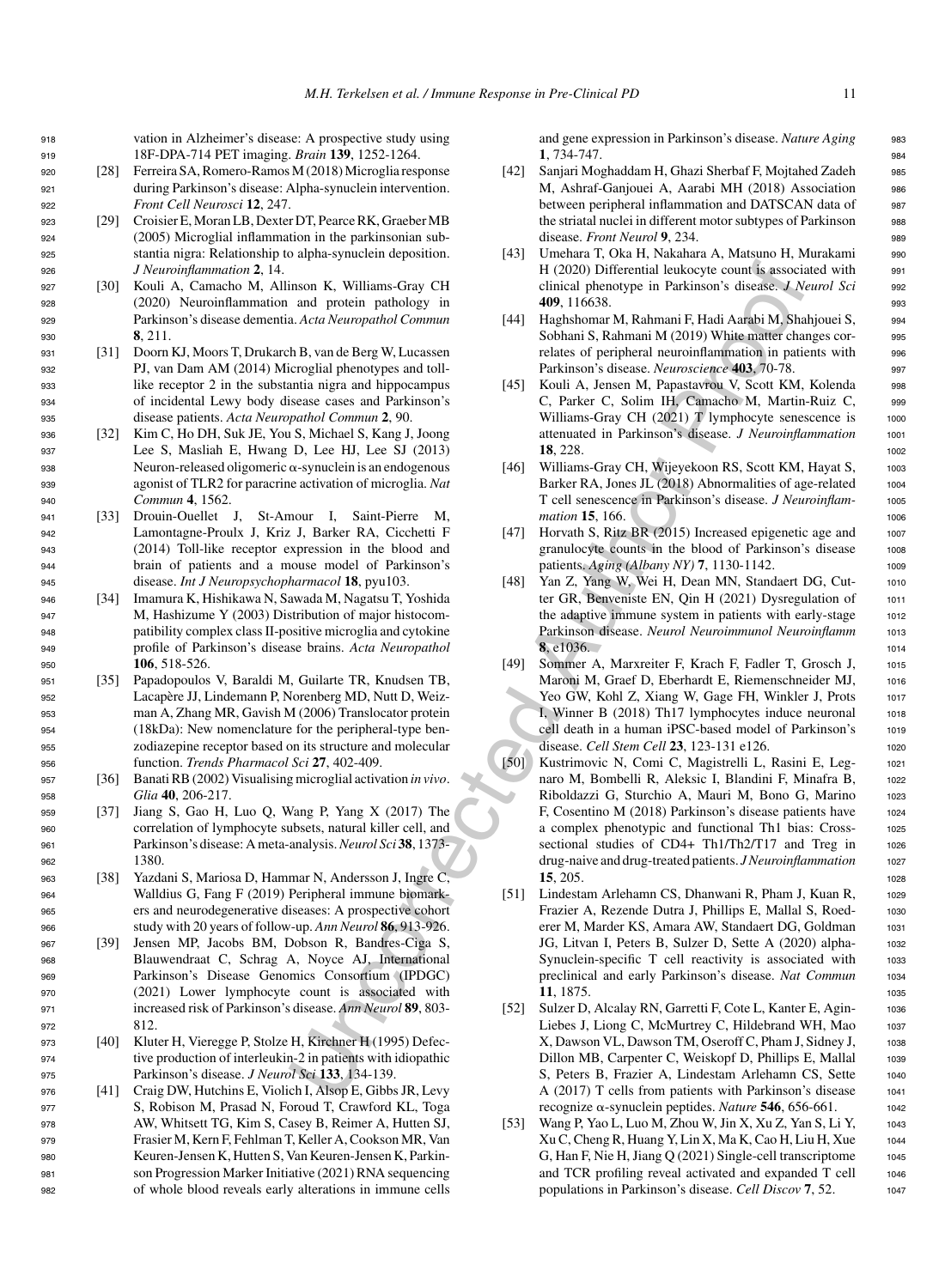- <sup>1048</sup> [54] Scott KM, Kouli A, Yeoh SL, Clatworthy MR, Williams-<sup>1049</sup> Gray CH (2018) A systematic review and meta-analysis <sup>1050</sup> of alpha synuclein auto-antibodies in Parkinson's disease. <sup>1051</sup> *Front Neurol* **9**, 815.
- <sup>1052</sup> [55] Vida C, Kobayashi H, Garrido A, Martinez de Toda I, <sup>1053</sup> Carro E, Molina JA, De la Fuente M (2019) Lymphopro-<sup>1054</sup> liferation impairment and oxidative stress in blood cells <sup>1055</sup> from early Parkinson's disease patients. *Int J Mol Sci* **20**, <sup>1056</sup> 771.
- <sup>1057</sup> [56] Vitte J, Michel BF, Bongrand P, Gastaut JL (2004) Oxida-<sup>1058</sup> tive stress level in circulating neutrophils is linked to <sup>1059</sup> neurodegenerative diseases. *J Clin Immunol* **24**, 683-692.
- <sup>1060</sup> [57] Gatto EM, Carreras MC, Pargament GA, Riobo NA, Rei-<sup>1061</sup> des C, Repetto M, Fernandez Pardal MM, Llesuy S, <sup>1062</sup> Poderoso JJ (1996) Neutrophil function, nitric oxide, and <sup>1063</sup> blood oxidative stress in Parkinson's disease. *Mov Disord* <sup>1064</sup> **11**, 261-267.
- <sup>1065</sup> [58] Stokholm MG, Iranzo A, Østergaard K, Serradell M, Otto <sup>1066</sup> M, Svendsen KB, Garrido A, Vilas D, Borghammer P, San-<sup>1067</sup> tamaria J, Møller A, Gaig C, Brooks DJ, Tolosa E, Pavese <sup>1068</sup> N (2017) Assessment of neuroinflammation in patients <sup>1069</sup> with idiopathic rapid-eye-movement sleep behaviour <sup>1070</sup> disorder: A case-control study. *Lancet Neurol* **16**, <sup>1071</sup> 789-796.
- <sup>1072</sup> [59] Stokholm MG, Iranzo A, Ostergaard K, Serradell M, Otto <sup>1073</sup> M, Bacher Svendsen K, Garrido A, Vilas D, Parbo P, <sup>1074</sup> Borghammer P, Santamaria J, Moller A, Gaig C, Brooks <sup>1075</sup> DJ, Tolosa E, Pavese N (2018) Extrastriatal monoamin-<sup>1076</sup> ergic dysfunction and enhanced microglial activation in <sup>1077</sup> idiopathic rapid eye movement sleep behaviour disorder. <sup>1078</sup> *Neurobiol Dis* **115**, 9-16.
- <sup>1079</sup> [60] Lebouvier T, Clairembault T, Devos D, Pallardy A, Coron <sup>1080</sup> E, Neunlist M, Derkinderen P (2014) Peripheral auto-<sup>1081</sup> nomic nervous system involvement in Gaucher-related <sup>1082</sup> parkinsonism. *J Parkinsons Dis* **4**, 29-32.
- <sup>1083</sup> [61] Staer K IA, Stokholm M, Ostergaard K, Serradell M, Otto <sup>1084</sup> M, Svendsen K, Pla A VD, Santamaria J, Moller A, Gaig <sup>1085</sup> C, Brooks D, Borghammer P, Tolosa E, Pavese N (2020) <sup>1086</sup> Microglial activation associated with a faster progression <sup>1087</sup> of nigrostriatal dysfunction in patients with isolated REM <sup>1088</sup> sleep behavior disorder. *Mov Disord* **35**, 283.
- <sup>1089</sup> [62] Mesulam MM, Geula C (1988) Nucleus basalis (Ch4) and <sup>1090</sup> cortical cholinergic innervation in the human brain: Obser-<sup>1091</sup> vations based on the distribution of acetylcholinesterase <sup>1092</sup> and choline acetyltransferase. *J Comp Neurol* **275**, 216- <sup>1093</sup> 240.
- <sup>1094</sup> [63] Stær K, Iranzo A, Stokholm MG, Østergaard K, Serradell <sup>1095</sup> M, Otto M, Svendsen KB, Garrido A, Vilas D, Santa-<sup>1096</sup> maria J, Møller A, Gaig C, Brooks DJ, Borghammer P, <sup>1097</sup> Tolosa E, Pavese N (2020) Cortical cholinergic dysfunc-<sup>1098</sup> tion correlates with microglial activation in the substantia <sup>1099</sup> innominata in REM sleep behavior disorder. *Parkinsonism* <sup>1100</sup> *Relat Disord* **81**, 89-93.
- <sup>1101</sup> [64] Maurer SV, Williams CL (2017) The cholinergic sys-<sup>1102</sup> tem modulates memory and hippocampal plasticity via <sup>1103</sup> its interactions with non-neuronal cells. *Front Immunol* **8**, 1104 1489.
- <sup>1105</sup> [65] Healy DG, Falchi M, O'Sullivan SS, Bonifati V, Durr A, <sup>1106</sup> Bressman S, Brice A, Aasly J, Zabetian CP, Goldwurm <sup>1107</sup> S, Ferreira JJ, Tolosa E, Kay DM, Klein C, Williams DR, <sup>1108</sup> Marras C, Lang AE, Wszolek ZK, Berciano J, Schapira <sup>1109</sup> AH, Lynch T, Bhatia KP, Gasser T, Lees AJ, Wood <sup>1110</sup> NW (2008) Phenotype, genotype, and worldwide genetic <sup>1111</sup> penetrance of LRRK2-associated Parkinson's disease: A <sup>1112</sup> case-control study. *Lancet Neurol* **7**, 583-590.
- [66] Anheim M, Elbaz A, Lesage S, Durr A, Condroyer C, 1113 Viallet F, Pollak P, Bonaiti B, Bonaiti-Pellié C, Brice A 1114 (2012) Penetrance of Parkinson disease in glucocerebrosi- <sup>1115</sup> dase gene mutation carriers. *Neurology* **78**, 417-420. 1116
- [67] Simuni T, Uribe L, Cho HR, Caspell-Garcia C, Coffey CS, 1117 Siderowf A, Trojanowski JQ, Shaw LM, Seibyl J, Single- 1118 ton A, Toga AW, Galasko D, Foroud T, Tosun D, Poston 1119 K, Weintraub D, Mollenhauer B, Tanner CM, Kieburtz K, 1120 Chahine LM, Reimer A, Hutten SJ, Bressman S, Marek K 1121 (2020) Clinical and dopamine transporter imaging char- <sup>1122</sup> acteristics of non-manifest LRRK2 and GBA mutation 1123 carriers in the Parkinson's Progression Markers Initiative 1124 (PPMI): A cross-sectional study. *Lancet Neurol* **19**, 71-80. <sup>1125</sup>
- [68] Gersel Stokholm M, Garrido A, Tolosa E, Serradell M, 1126 Iranzo A, Østergaard K, Borghammer P, Møller A, Parbo <sup>1127</sup> P, Stær K, Brooks DJ, Martí MJ, Pavese N (2020) Imag- 1128 ing dopamine function and microglia in asymptomatic 1129 LRRK2 mutation carriers. *J Neurol* **267**, 2296-2300. <sup>1130</sup>
- [69] Mullin S, Stokholm MG, Hughes D, Mehta A, Parbo P, <sup>1131</sup> Hinz R, Pavese N, Brooks DJ, Schapira AHV (2021) 1132 Brain microglial activation increased in glucocerebrosi-<br>1133 dase (GBA) mutation carriers without Parkinson's disease. 1134 *Mov Disord* **36**, 774-779. 1135
- [70] Thaler A, Omer N, Giladi N, Gurevich T, Bar-Shira A, <sup>1136</sup> Gana-Weisz M, Goldstein O, Kestenbaum M, Shirvan 1137 JC, Cedarbaum JM, Orr-Urtreger A, Regev K, Shenhar- 1138 Tsarfaty S, Mirelman A (2021) Mutations in GBA and 1139 LRRK2 are not associated with increased inflammatory 1140 markers. *J Parkinsons Dis* **11**, 1285-1296. <sup>1141</sup>
- [71] King E, Thomas A (2017) Systemic inflammation in Lewy  $1142$ body diseases: A systematic review. *Alzheimer Dis Assoc* <sup>1143</sup> *Disord* **31**, 346-356. 1144
- [72] Dzamko N, Rowe DB, Halliday GM (2016) Increased 1145 peripheral inflammation in asymptomatic leucine-rich <sup>1146</sup> repeat kinase 2 mutation carriers. *Mov Disord* **31**, 889-897. <sup>1147</sup>
- [73] Farmen K, Nissen SK, Stokholm MG, Iranzo A, Oster- 1148 gaard K, Serradell M, Otto M, Svendsen KB, Garrido A, 1149 Vilas D, Borghammer P, Santamaria J, Moller A, Gaig C, 1150 Brooks DJ, Tolosa E, Pavese N, Romero-Ramos M (2021) 1151 Monocyte markers correlate with immune and neuronal 1152 brain changes in REM sleep behavior disorder. *Proc Natl* 1153 *Acad SciUSA* **118**, e2020858118. <sup>1154</sup>
- [74] Geissmann F, Jung S, Littman DR (2003) Blood mono- <sup>1155</sup> cytes consist of two principal subsets with distinct 1156 migratory properties. *Immunity* **19**, 71-82. 1157
- d P, Gastant II. (2004) Oxida-<br>
CO20) Clinical and dopamine transporter magnetic Automics). The state of the controllation and the particular and equilibrium in the particular and the controllation and the state of the me [75] Brockmann K, Schulte C, Schneiderhan-Marra N, Apel 1158 A, Pont-Sunyer C, Vilas D, Ruiz-Martinez J, Langkamp 1159 M, Corvol JC, Cormier F, Knorpp T, Joos TO, Bernard A, 1160 Gasser T, Marras C, Schule B, Aasly JO, Foroud T, Marti- <sup>1161</sup> Masso JF, Brice A, Tolosa E, Berg D, Maetzler W (2017) 1162 Inflammatory profile discriminates clinical subtypes in 1163 LRRK2-associated Parkinson's disease. *Eur J Neurol* **24**, <sup>1164</sup> 427-e426. <sup>1165</sup>
	- [76] Hall S, Janelidze S, Surova Y, Widner H, Zetterberg H, 1166 Hansson O (2018) Cerebrospinal fluid concentrations of 1167 inflammatory markers in Parkinson's disease and atypical 1168 parkinsonian disorders. *Sci Rep* 8, 13276. 1169
	- [77] Fagerholm SC, Varis M, Stefanidakis M, Hilden TJ, <sup>1170</sup> Gahmberg CG (2006) alpha-Chain phosphorylation of the 1171 human leukocyte CD11b/CD18 (Mac-1) integrin is piv-<br>1172 otal for integrin activation to bind ICAMs and leukocyte 1173 extravasation. *Blood* **108**, 3379-3386. <sup>1174</sup>
	- [78] Ahmadi Rastegar D, Ho N, Halliday GM, Dzamko N 1175  $(2019)$  Parkinson's progression prediction using machine  $1176$ learning and serum cytokines. *NPJ Parkinsons Dis* 5, 14. 1177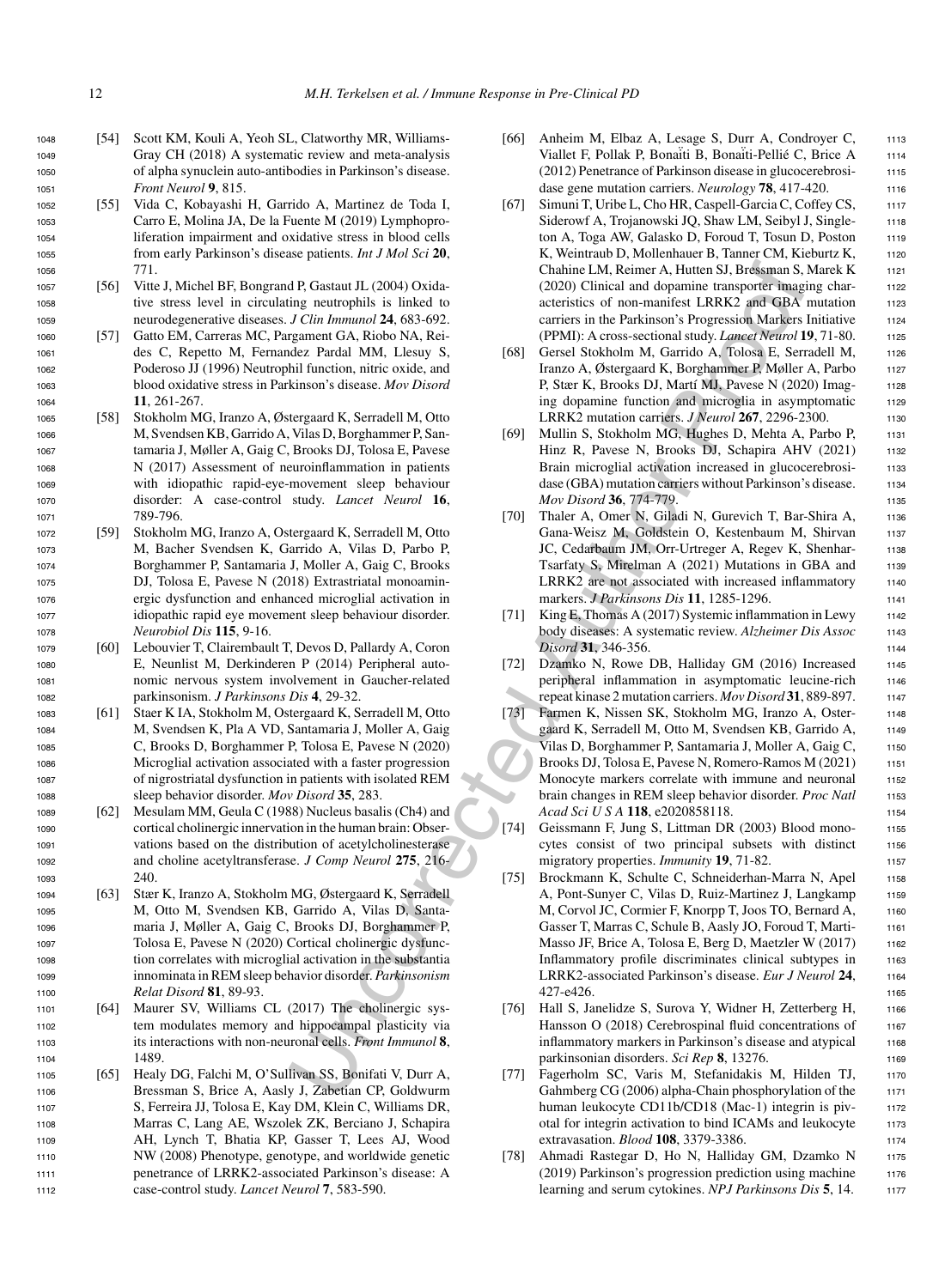- <sup>1178</sup> [79] Fan Z, Aman Y, Ahmed I, Chetelat G, Landeau B, Ray <sup>1179</sup> Chaudhuri K, Brooks DJ, Edison P (2015) Influence of <sup>1180</sup> microglial activation on neuronal function in Alzheimer's <sup>1181</sup> and Parkinson's disease dementia. *Alzheimers Dement* **11**, 1182 608-621 e607.
- <sup>1183</sup> [80] Hughes CD, Choi ML, Ryten M, Hopkins L, Drews A, <sup>1184</sup> Botia JA, Iljina M, Rodrigues M, Gagliano SA, Gandhi S, <sup>1185</sup> Bryant C, Klenerman D (2018) Picomolar concentrations <sup>1186</sup> of oligomeric alpha-synuclein sensitizes TLR4 to play an <sup>1187</sup> initiating role in Parkinson's disease pathogenesis. *Acta* <sup>1188</sup> *Neuropathol* **137**, 103-120.
- <sup>1189</sup> [81] De Francesco E, Terzaghi M, Storelli E, Magistrelli L, <sup>1190</sup> Comi C, Legnaro M, Mauri M, Marino F, Versino M, <sup>1191</sup> Cosentino M (2020) CD4+ T-cell transcription factors in <sup>1192</sup> idiopathic REM sleep behavior disorder and Parkinson's <sup>1193</sup> disease. *Mov Disord* **36**, 225-229.
- <sup>1194</sup> [82] Mondello S, Kobeissy F, Mechref Y, Zhao J, Talih FR, <sup>1195</sup> Cosentino F, Antelmi E, Moresco M, Plazzi G, Ferri R <sup>1196</sup> (2018) Novel biomarker signatures for idiopathic REM <sup>1197</sup> sleep behavior disorder: A proteomic and system biology <sup>1198</sup> approach. *Neurology* **91**, e1710-e1715.
- <sup>1199</sup> [83] Hakimi M, Selvanantham T, Swinton E, Padmore RF, Tong <sup>1200</sup> Y, Kabbach G, Venderova K, Girardin SE, Bulman DE, <sup>1201</sup> Scherzer CR, LaVoie MJ, Gris D, Park DS, Angel JB, <sup>1202</sup> Shen J, Philpott DJ, Schlossmacher MG (2011) Parkin-<sup>1203</sup> son's disease-linked LRRK2 is expressed in circulating <sup>1204</sup> and tissue immune cells and upregulated following recog-<sup>1205</sup> nition of microbial structures. *J Neural Transm (Vienna)* <sup>1206</sup> **118**, 795-808.
- <sup>1207</sup> [84] Cook DA, Kannarkat GT, Cintron AF, Butkovich LM, <sup>1208</sup> Fraser KB, Chang J, Grigoryan N, Factor SA, West AB, <sup>1209</sup> Boss JM, Tansey MG (2017) LRRK2 levels in immune <sup>1210</sup> cells are increased in Parkinson's disease. *NPJ Parkinsons* <sup>1211</sup> *Dis* **3**, 11.
- <sup>1212</sup> [85] San Luciano M, Tanner CM, Meng C, Marras C, Gold-<sup>1213</sup> man SM, Lang AE, Tolosa E, Schule B, Langston JW, <sup>1214</sup> Brice A, Corvol JC, Goldwurm S, Klein C, Brockman S, <sup>1215</sup> Berg D, Brockmann K, Ferreira JJ, Tazir M, Mellick GD, <sup>1216</sup> Sue CM, Hasegawa K, Tan EK, Bressman S, Saunders-<sup>1217</sup> Pullman R, Michael J, Fox Foundation LRRK2 Cohort <sup>1218</sup> Consortium (2020) Nonsteroidal anti-inflammatory use <sup>1219</sup> and LRRK2 Parkinson's disease penetrance. *Mov Disord* <sup>1220</sup> **35**, 1755-1764.
- <sup>1221</sup> [86] Magnusen AF, Hatton SL, Rani R, Pandey MK (2021) <sup>1222</sup> Genetic defects and pro-inflammatory cytokines in Parkin-<sup>1223</sup> son's disease. *Front Neurol* **12**, 636139.
- <sup>1224</sup> [87] Brockmann K, Apel A, Schulte C, Schneiderhan-Marra <sup>1225</sup> N, Pont-Sunyer C, Vilas D, Ruiz-Martinez J, Langkamp <sup>1226</sup> M, Corvol JC, Cormier F, Knorpp T, Joos TO, Gasser T, <sup>1227</sup> Schule B, Aasly JO, Foroud T, Marti-Masso JF, Brice A, <sup>1228</sup> Tolosa E, Marras C, Berg D, Maetzler W (2016) Inflamma-<sup>1229</sup> tory profile in LRRK2-associated prodromal and clinical <sup>1230</sup> PD. *J Neuroinflammation* **13**, 122.
- <sup>1231</sup> [88] Fan Z, Pan YT, Zhang ZY, Yang H, Yu SY, Zheng Y, <sup>1232</sup> Ma JH, Wang XM (2020) Systemic activation of NLRP3 <sup>1233</sup> inflammasome and plasma alpha-synuclein levels are cor-<sup>1234</sup> related with motor severity and progression in Parkinson's <sup>1235</sup> disease. *J Neuroinflammation* **17**, 11.
- <sup>1236</sup> [89] von Herrmann KM, Salas LA, Martinez EM, Young <sup>1237</sup> AL, Howard JM, Feldman MS, Christensen BC, Wilkins <sup>1238</sup> OM, Lee SL, Hickey WF, Havrda MC (2018) NLRP3 <sup>1239</sup> expression in mesencephalic neurons and characteriza-<sup>1240</sup> tion of a rare NLRP3 polymorphism associated with <sup>1241</sup> decreased risk of Parkinson's disease. *NPJ Parkinsons Dis* <sup>1242</sup> **4**, 24.
- [90] Hughes LP, Pereira MMM, Hammond DA, Kwok JB, 1243 Halliday GM, Lewis SJG, Dzamko N (2021) Glucocere- <sup>1244</sup> brosidase activity is reduced in cryopreserved Parkinson's <sup>1245</sup> disease patient monocytes and inversely correlates with <sup>1246</sup> motor severity. *J Parkinsons Dis* **11**, 1157-1165. <sup>1247</sup>
- [91] Emelyanov A, Usenko T, Nikolaev M, Senkevich K, <sup>1248</sup> Kulabukhova D, Lavrinova A, Andoskin P, Miliukhina <sup>1249</sup> I, Pchelina S (2021) Increased alpha-synuclein level in 1250 CD45+ blood cells in asymptomatic carriers of GBA muta- <sup>1251</sup> tions. *Mov Disord* **36**, 1997-1998. <sup>1252</sup>
- [92] Avenali M, Cerri S, Ongari G, Ghezzi C, Pacchetti C, <sup>1253</sup> Tassorelli C, Valente EM, Blandini F (2021) Profiling the <sup>1254</sup> biochemical signature of GBA-related Parkinson's disease 1255 in peripheral blood mononuclear cells. *Mov Disord* 36, 1256 1267-1272. <sup>1257</sup>
- [93] Panicker LM, Miller D, Awad O, Bose V, Lun Y, Park 1258 TS, Zambidis ET, Sgambato JA, Feldman RA (2014) <sup>1259</sup> Gaucher iPSC-derived macrophages produce elevated lev-<br>1260 els of inflammatory mediators and serve as a new platform <sup>1261</sup> for therapeutic development. *Stem Cells* **32**, 2338-2349. <sup>1262</sup>
- in semitizes TLRA to play and CDM and CDM in the contents and the contents of the contents and contents and contents and contents and contents and contents and contents and contents and contents and contents and contents [94] Usenko T, Bezrukova A, Basharova K, Panteleeva A, <sup>1263</sup> Nikolaev M, Kopytova A, Miliukhina I, Emelyanov <sup>1264</sup> A, Zakharova E, Pchelina S (2021) Comparative tran- <sup>1265</sup> scriptome analysis in monocyte-derived macrophages of 1266 asymptomatic GBA mutation carriers and patients with <sup>1267</sup> GBA-associated Parkinson's disease. *Genes (Basel)* **12**, <sup>1268</sup> 1545. 1269
	- [95] Galper J, Balwani M, Fahn S, Waters C, Krohn L, Gan-Or 1270 Z, Dzamko N, Alcalay RN (2021) Cytokines and Gaucher 1271 biomarkers in glucocerebrosidase carriers with and with-<br>1272 out Parkinson disease. *Mov Disord* **36**, 1451-1455. <sup>1273</sup>
	- [96] Chahine LM, Qiang J, Ashbridge E, Minger J, Yearout D, 1274 Horn S, Colcher A, Hurtig HI, Lee VM, Van Deerlin VM, 1275 Leverenz JB, Siderowf AD, Trojanowski JQ, Zabetian CP, 1276 Chen-Plotkin A (2013) Clinical and biochemical differ- <sup>1277</sup> ences in patients having Parkinson disease with vs without 1278 GBA mutations. *JAMA Neurol* **70**, 852-858. 1279
	- [97] Chavan SS, Tracey KJ (2017) Essential neuroscience in 1280 immunology. *J Immunol* **198**, 3389-3397. <sup>1281</sup>
	- [98] Yoo BB, Mazmanian SK (2017) The enteric network: <sup>1282</sup> Interactions between the immune and nervous systems of 1283 the gut. *Immunity* **46**, 910-926. <sup>1284</sup>
	- [99] Mueller B, Figueroa A, Robinson-Papp J (2022) Struc- <sup>1285</sup> tural and functional connections between the autonomic 1286 nervous system, hypothalamic-pituitary-adrenal axis, and 1287 the immune system: A context and time dependent stress 1288 response network. *Neurol Sci* **43**, 951-960. <sup>1289</sup>
	- [100] Matt SM, Gaskill PJ (2020) Where is dopamine and how 1290 do immune cells see it? Dopamine-mediated immune cell 1291 function in health and disease. *J Neuroimmune Pharmacol* <sup>1292</sup> **15**, 114-164. <sup>1293</sup>
	- [101] Yan Y, Jiang W, Liu L, Wang X, Ding C, Tian Z, <sup>1294</sup> Zhou R (2015) Dopamine controls systemic inflammation 1295 through inhibition of NLRP3 inflammasome. *Cell* **160**, <sup>1296</sup> 62-73. <sup>1297</sup>
	- [102] Pinoli M, Marino F, Cosentino M (2017) Dopaminergic 1298 regulation of innate immunity: A review. *J Neuroimmune* <sup>1299</sup> *Pharmacol* **12**, 602-623. <sup>1300</sup>
	- [103] Mastroeni D, Grover A, Leonard B, Joyce JN, Coleman 1301 PD, Kozik B, Bellinger DL, Rogers J (2009) Microglial 1302 responses to dopamine in a cell culture model of Parkin- <sup>1303</sup> son's disease. *Neurobiol Aging* **30**, 1805-1817. <sup>1304</sup>
	- [104] Ghosh MC, Mondal AC, Basu S, Banerjee S, Majumder J, 1305 Bhattacharya D, Dasgupta PS (2003) Dopamine inhibits 1306 cytokine release and expression of tyrosine kinases, Lck 1307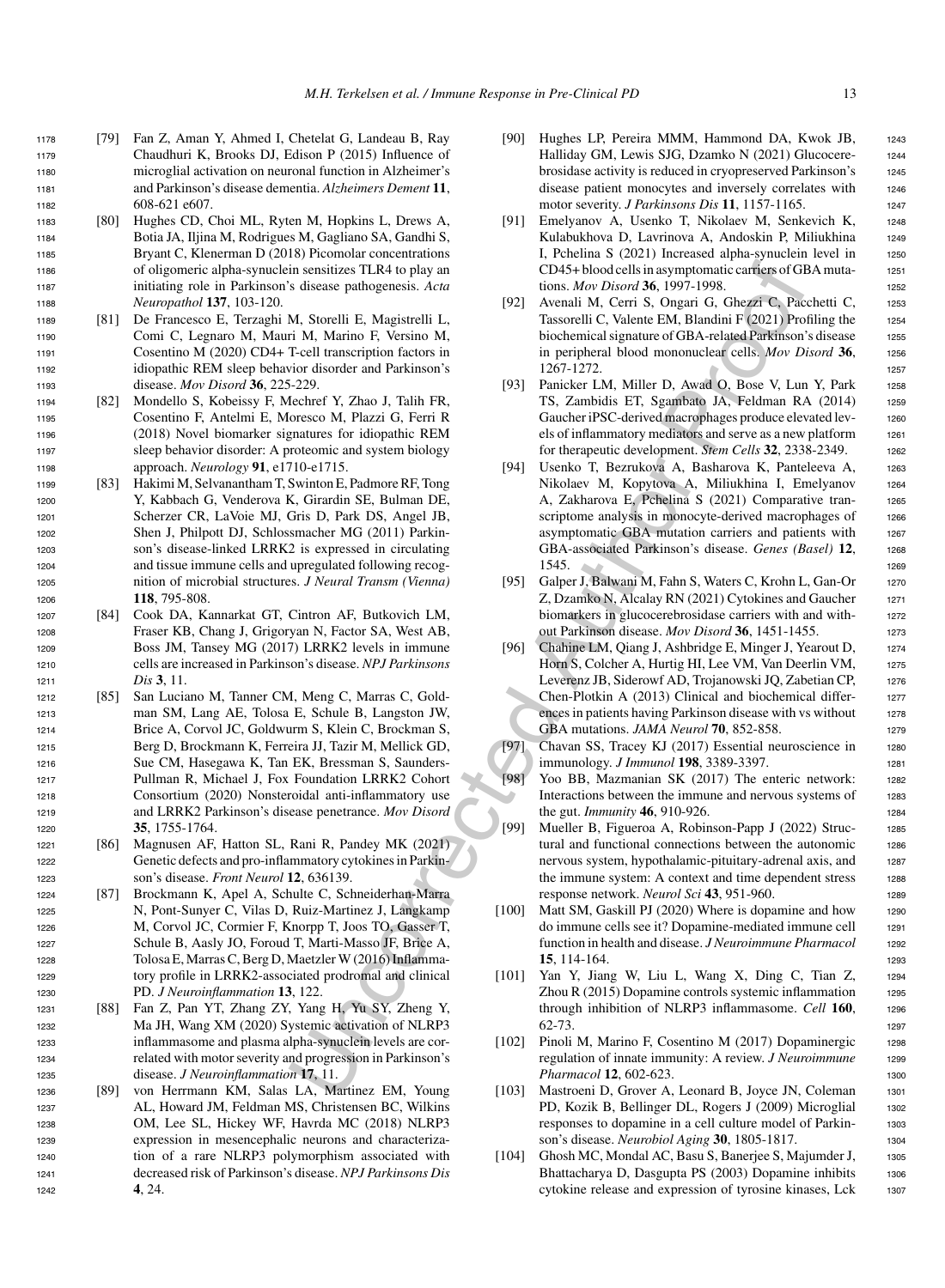<sup>1308</sup> and Fyn in activated T cells. *Int Immunopharmacol* **3**, <sup>1309</sup> 1019-1026.

- <sup>1310</sup> [105] Sarkar C, Basu B, Chakroborty D, Dasgupta PS, Basu <sup>1311</sup> S (2010) The immunoregulatory role of dopamine: An <sup>1312</sup> update. *Brain Behav Immun* **24**, 525-528.
- <sup>1313</sup> [106] Kustrimovic N, Rasini E, Legnaro M, Bombelli R, Aleksic <sup>1314</sup> I, Blandini F, Comi C, Mauri M, Minafra B, Riboldazzi <sup>1315</sup> G, Sanchez-Guajardo V, Marino F, Cosentino M (2016) <sup>1316</sup> Dopaminergic receptors on CD4+ T naive and memory <sup>1317</sup> lymphocytes correlate with motor impairment in patients <sup>1318</sup> with Parkinson's disease. *Sci Rep* **6**, 33738.
- <sup>1319</sup> [107] Magistrelli L, Ferrari M, Furgiuele A, Milner AV, Contaldi <sup>1320</sup> E, Comi C, Cosentino M, Marino F (2021) Polymorphisms <sup>1321</sup> of dopamine receptor genes and Parkinson's disease: Clin-<sup>1322</sup> ical relevance and future perspectives. *Int J Mol Sci* **22**, <sup>1323</sup> 3781.
- <sup>1324</sup> [108] Hurny A, Michalowska-Wender G, Wender M (2013) <sup>1325</sup> Impact of L-DOPA treatment of patients with Parkinson's <sup>1326</sup> disease on mononuclear subsets and phagocytosis in the <sup>1327</sup> peripheral blood. *Folia Neuropathol* **51**, 127-131.
- <sup>1328</sup> [109] Hu ZX, Song WN, Lu XD, Zhou ML, Shao JH (2018) <sup>1329</sup> Peripheral T lymphocyte immunity and l-dopamine in <sup>1330</sup> patients with Parkinson's disease. *J Biol Regul Homeost* <sup>1331</sup> *Agents* **32**, 687-691.
- <sup>1332</sup> [110] Butkovich LM, Houser MC, Tansey MG (2018) alpha-<sup>1333</sup> synuclein and noradrenergic modulation of immune cells <sup>1334</sup> in Parkinson's disease pathogenesis. *Front Neurosci* **12**, <sup>1335</sup> 626.
- <sup>1336</sup> [111] Papandreou V, Kavrochorianou N, Katsoulas T, Myri-<sup>1337</sup> anthefs P, Venetsanou K, Baltopoulos G (2016) Adrenergic <sup>1338</sup> effect on cytokine release after *ex vivo* healthy volunteers' <sup>1339</sup> whole blood LPS stimulation. *Inflammation* **39**, 1069- <sup>1340</sup> 1075.
- <sup>1341</sup> [112] Scanzano A, Cosentino M (2015) Adrenergic regulation <sup>1342</sup> of innate immunity: A review. *Front Pharmacol* **6**, 171.
- 1343 [113] Trabold B, Lunz D, Gruber M, Fröhlich D, Graf B (2010) <sup>1344</sup> Immunomodulation of neutrophil–endothelial interaction <sup>1345</sup> by inotropes. *Injury* **41**, 1079-1083.
- <sup>1346</sup> [114] Liu H, Leak RK, Hu X (2016) Neurotransmitter receptors <sup>1347</sup> on microglia. *Stroke Vasc Neurol* **1**, 52-58.
- 1348 [115] Jiménez-Jiménez FJ, Alonso-Navarro H, García-Martín <sup>1349</sup> E, Agundez JAG (2021) Neurochemical features of Rem ´ <sup>1350</sup> sleep behaviour disorder. *J Pers Med* **11**, 880.
- <sup>1351</sup> [116] Andersen KB, Hansen AK, Sommerauer M, Fedorova <sup>1352</sup> TD, Knudsen K, Vang K, Van Den Berge N, Kinnerup <sup>1353</sup> M, Nahimi A, Pavese N, Brooks DJ, Borghammer P <sup>1354</sup> (2020) Altered sensorimotor cortex noradrenergic func-<sup>1355</sup> tion in idiopathic REM sleep behaviour disorder - A PET <sup>1356</sup> study. *Parkinsonism Relat Disord* **75**, 63-69.
- <sup>1357</sup> [117] Knudsen K, Fedorova TD, Hansen AK, Sommerauer M, <sup>1358</sup> Otto M, Svendsen KB, Nahimi A, Stokholm MG, Pavese <sup>1359</sup> N, Beier CP, Brooks DJ, Borghammer P (2018) *In-vivo* <sup>1360</sup> staging of pathology in REM sleep behaviour disorder: A <sup>1361</sup> multimodality imaging case-control study. *Lancet Neurol* <sup>1362</sup> **17**, 618-628.
- <sup>1363</sup> [118] Wang H, Yu M, Ochani M, Amella CA, Tanovic M, Susarla <sup>1364</sup> S, Li JH, Wang H, Yang H, Ulloa L, Al-Abed Y, Czura CJ, <sup>1365</sup> Tracey KJ (2003) Nicotinic acetylcholine receptor alpha7 <sup>1366</sup> subunit is an essential regulator of inflammation. *Nature* <sup>1367</sup> **421**, 384-388.
- <sup>1368</sup> [119] Hodo TW, de Aquino MTP, Shimamoto A, Shanker A <sup>1369</sup> (2020) Critical neurotransmitters in the neuroimmune net-<sup>1370</sup> work. *Front Immunol* **11**, 1869.
- <sup>1371</sup> [120] Ahern GP (2011) 5-HT and the immune system.*Curr Opin* <sup>1372</sup> *Pharmacol* **11**, 29-33.
- [121] Sacramento PM, Monteiro C, Dias ASO, Kasahara TM, 1373 Ferreira TB, Hygino J, Wing AC, Andrade RM, Rueda F, 1374 Sales MC, Vasconcelos CC, Bento CAM (2018) Serotonin 1375 decreases the production of Th1/Th17 cytokines and ele-<br>1376 vates the frequency of regulatory  $CD4(+)$  T-cell subsets in  $1377$ multiple sclerosis patients. *Eur J Immunol* 48, 1376-1388. 1378
- [122] Yu B, Becnel J, Zerfaoui M, Rohatgi R, Boulares AH, 1379 Nichols CD (2008) Serotonin 5-hydroxytryptamine(2A) 1380 receptor activation suppresses tumor necrosis factor- <sup>1381</sup> alpha-induced inflammation with extraordinary potency. 1382 *J Pharmacol Exp Ther* **327**, 316-323. 1383
- CD4+ T naive and memoir respect accessive muon mechanic increases (more function and the method information with care and the spectra and the spectra and the spectra and the spectra and the spectra and the spectra and the [123] Liu SY, Wile DJ, Fu JF, Valerio J, Shahinfard E, <sup>1384</sup> McCormick S, Mabrouk R, Vafai N, McKenzie J, Neilson 1385 N, Perez-Soriano A, Arena JE, Cherkasova M, Chan P, <sup>1386</sup> Zhang J, Zabetian CP, Aasly JO, Wszolek ZK, McKeown <sup>1387</sup> MJ, Adam MJ, Ruth TJ, Schulzer M, Sossi V, Stoessl AJ 1388 (2018) The effect of LRRK2 mutations on the cholinergic 1389 system in manifest and premanifest stages of Parkinson's 1390 disease: A cross-sectional PET study. *Lancet Neurol* **17**, <sup>1391</sup> 309-316. <sup>1392</sup>
	- [124] Wile DJ, Agarwal PA, Schulzer M, Mak E, Dinelle K, 1393 Shahinfard E, Vafai N, Hasegawa K, Zhang J, McKenzie 1394 J, Neilson N, Strongosky A, Uitti RJ, Guttman M, Zabetian 1395 CP, Ding YS, Adam M, Aasly J, Wszolek ZK, Farrer <sup>1396</sup> M, Sossi V, Stoessl AJ (2017) Serotonin and dopamine 1397 transporter PET changes in the premotor phase of LRRK2 1398 parkinsonism: Cross-sectional studies. *Lancet Neurol* 16, 1399 351-359. <sup>1400</sup>
	- [125] Devos D, Lebouvier T, Lardeux B, Biraud M, Rouaud T, 1401 Pouclet H, Coron E, Bruley des Varannes S, Naveilhan P, <sup>1402</sup> Nguyen JM, Neunlist M, Derkinderen P (2013) Colonic <sup>1403</sup> inflammation in Parkinson's disease. *Neurobiol Dis* **50**, <sup>1404</sup> 42-48. <sup>1405</sup>
	- [126] Forsyth CB, Shannon KM, Kordower JH, Voigt RM, <sup>1406</sup> Shaikh M, Jaglin JA, Estes JD, Dodiya HB, Keshavarzian <sup>1407</sup> A (2011) Increased intestinal permeability correlates with 1408 sigmoid mucosa alpha-synuclein staining and endotoxin 1409 exposure markers in early Parkinson's disease. *PLoS One* <sup>1410</sup> **6**, e28032. <sup>1411</sup>
	- [127] Gold A, Turkalp ZT, Munoz DG (2013) Enteric alpha- <sup>1412</sup> synuclein expression is increased in Parkinson's disease 1413 but not Alzheimer's disease. *Mov Disord* **28**, 237-240. <sup>1414</sup>
	- [128] Shannon KM, Keshavarzian A, Dodiya HB, Jakate S, <sup>1415</sup> Kordower JH (2012) Is alpha-synuclein in the colon a 1416 biomarker for premotor Parkinson's disease? Evidence 1417 from 3 cases. *Mov Disord* **27**, 716-719. <sup>1418</sup>
	- [129] Hilton D, Stephens M, Kirk L, Edwards P, Potter R, Zajicek 1419 J, Broughton E, Hagan H, Carroll C (2014) Accumulation 1420 of  $\alpha$ -synuclein in the bowel of patients in the pre-clinical 1421 phase of Parkinson's disease. *Acta Neuropathol* **127**, <sup>1422</sup> 235-241. <sup>1423</sup>
	- [130] Romano S, Savva GM, Bedarf JR, Charles IG, Hilde- 1424 brand F, Narbad A (2021) Meta-analysis of the Parkinson's 1425 disease gut microbiome suggests alterations linked to 1426 intestinal inflammation. *NPJ Parkinsons Dis* 7, 27. 1427
	- [131] Heintz-Buschart A, Pandey U, Wicke T, Sixel-Döring 1428 F, Janzen A, Sittig-Wiegand E, Trenkwalder C, Oertel 1429 WH, Mollenhauer B, Wilmes P (2018) The nasal and gut 1430 microbiome in Parkinson's disease and idiopathic rapid <sup>1431</sup> eye movement sleep behavior disorder. *Mov Disord* **33**, <sup>1432</sup> 88-98. <sup>1433</sup>
	- [132] Aho VTE, Pereira PAB, Voutilainen S, Paulin L, Pekkonen <sup>1434</sup> E, Auvinen P, Scheperjans F (2019) Gut microbiota in 1435 Parkinson's disease: Temporal stability and relations to 1436 disease progression. *EBioMedicine* **44**, 691-707. <sup>1437</sup>